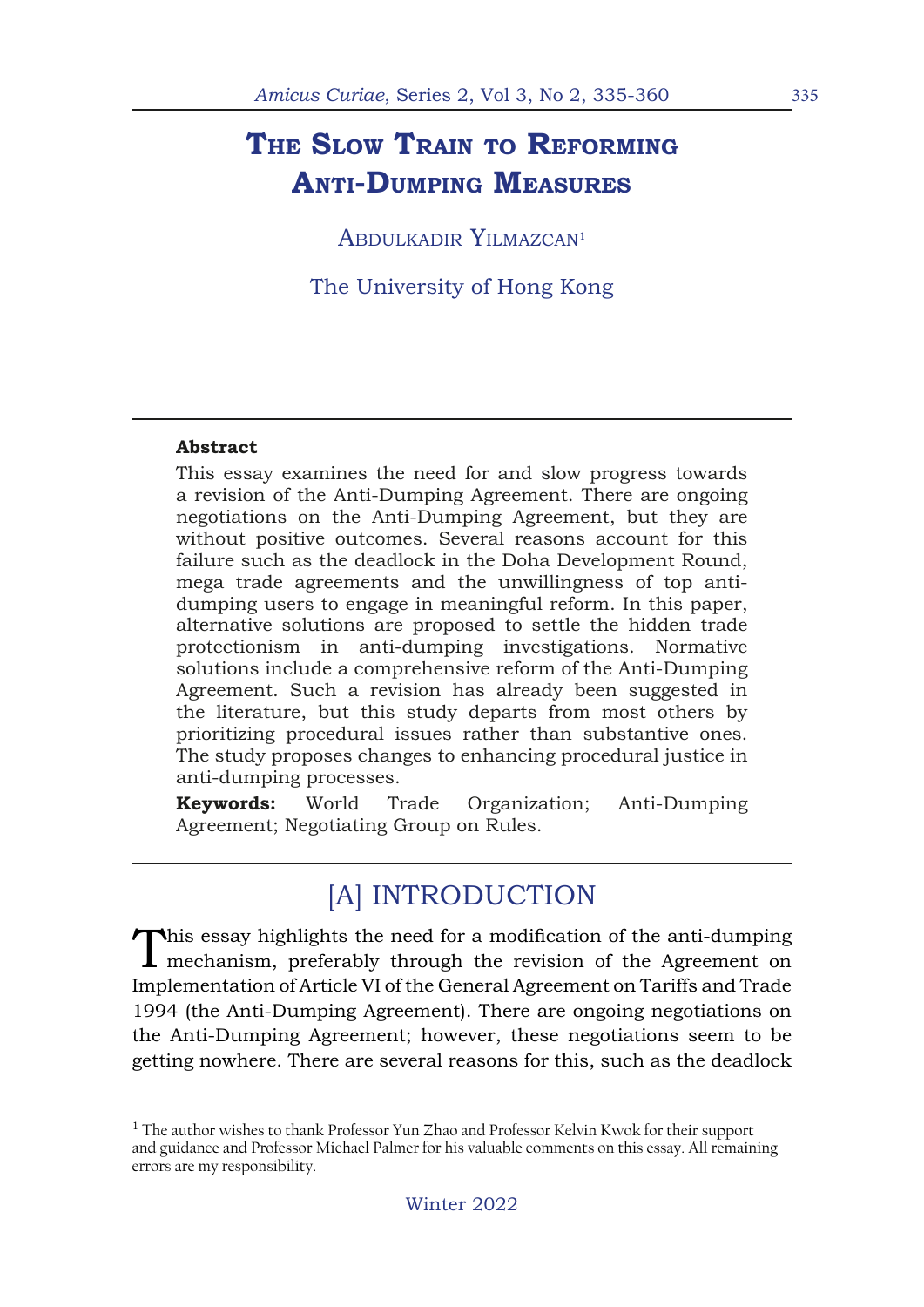of the Doha Development Round, $2$  the advent of giant trade agreements, the unwillingness of top users of anti-dumping measures to reach agreement on various issues, and the latest crisis at the World Trade Organization (WTO). Nonetheless, alternatives can be discussed to resolve these problems, which include the misuse of anti-dumping procedures.

The revision of the Anti-Dumping Agreement has been on the table since the Doha Round Negotiations. There are controversial issues in the anti-dumping negotiations. The United States (US) proposed during the negotiations that zeroing<sup>3</sup> should be permissible (Chaisse  $\&$  Chakraborty 2016: 236). On the other hand, some WTO members denounced others for abusing the Anti-Dumping Agreement and called for clearer rules (Liu 2014: 129). The need for the revision of the Anti-Dumping Agreement is also highlighted by the literature (Andrews 2008: 263), but the present study departs by prioritizing procedural revisions rather than substantive modifications. The article proposes improvements in procedural justice standards in anti-dumping procedures as priorities before reform of the substantial rules. A standard anti-dumping investigation questionnaire to be used by all members would be helpful in dealing with most of the procedural problems arising from different enforcement by WTO members (Andrews 2008). An exporter could defend itself accurately against different anti-dumping investigations and would cooperate with investigating authorities more readily if each member adopted the same anti-dumping questionnaire. In addition, a detailed handbook or guidelines on procedures could be added as an annex to the Anti-Dumping Agreement to prevent problems. Furthermore, provision by nongovernmental organizations of low-cost legal assistance is felt to be useful by exporters and WTO lawyers. This article aims to highlight the general suggestions for a comprehensive reform of the anti-dumping agreement and practical constraints.

 $^{2}$  The Doha Round was held between 2001 and 2003. The deadlock was more due to the disagreement between developing and developed members on the liberalization on agricultural goods. For more details on Doha Deadlock please see ['Deadlock in the WTO: What is Next?](https://www.wto.org/english/forums_e/public_forum12_e/art_pf12_e/art19.htm)'.

<sup>&</sup>lt;sup>3</sup> 'Zeroing' is a calculation method which generally leads to a larger dumping margin. In WTO dumping procedures, an investigating authority usually calculates the dumping margin by calculating the average of the differences between the export prices and the home market prices of the product being scrutinized. When the export price is higher than the home market price, if this is disregarded, disregard or a value of zero is applied, the practice is called 'zeroing'. This practice is seen to artificially inflate dumping margins.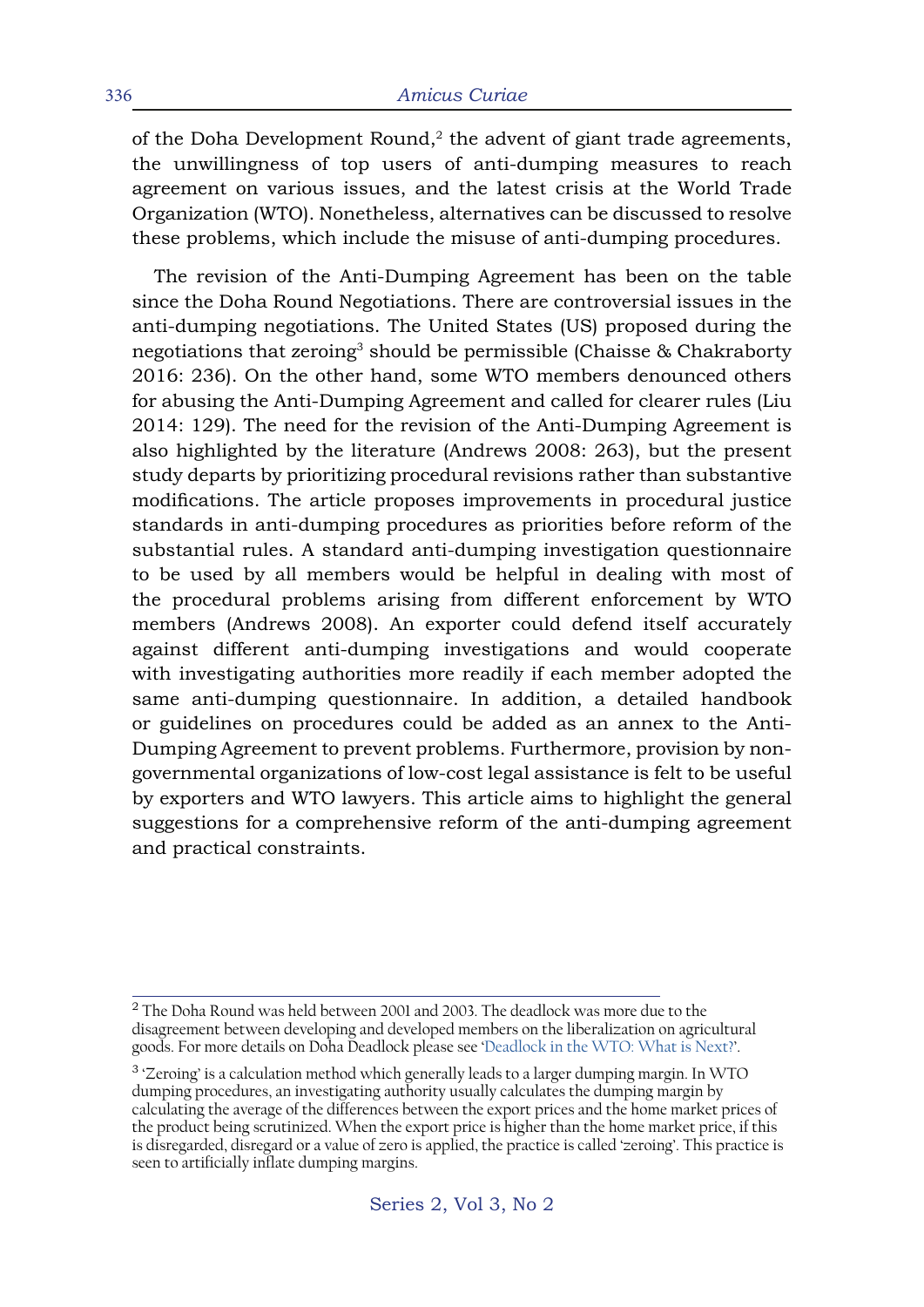## [B] GENERAL SUGGESTIONS FOR A COMPREHENSIVE REFORM OF THE WTO'S ANTI-DUMPING AGREEMENT

Elsewhere I attempt to show that the anti-dumping mechanism is no longer serving its original design purposes (Yilmazcan 2021). It is the most contentious issue under the dispute settlement mechanism. There are several inconsistencies in the Anti-Dumping Agreement, as well as some grey areas, such as zeroing. The Anti-Dumping Agreement does not explicitly prohibit zeroing but the Appellate Body considers this practice to be inconsistent with the fair comparison of prices under Article 2.4.

Furthermore, empirical findings indicate that anti-dumping procedures are not transparent, objective or fair, especially for Chinese exporters, when companies cooperate with investigating authorities and defend interests (Yilmazcan 2021). Empirical findings also show that investigating authorities are biased and overprotect local industries—as a result, exporters do not stand to gain even if they bear high legal costs and spend days preparing submissions. Rather, some companies choose to circumvent the duties which eliminates the expected balancing effect of anti-dumping obligations. In this context, the revision of the Anti-Dumping Agreement is the first option to be addressed.

## Current Negotiations

The current negotiations on anti-dumping matters are led by the Negotiating Group on Rules, which was established in 2002 at the Doha Ministerial Conference. The Doha Development Agenda of 2001 was deadlocked in many ways due to busy negotiating schedules, tight deadlines and the single undertaking model (Martin & Mercurio 2017: 49-66). Apart from the technical side, agriculture was the main concern of developing members who argued that concessions agreed at the Uruguay Round had not been fulfilled (Martin & Mercurio 2017). As several attempts failed to successfully conclude the Agenda, the Nairobi Ministerial Declaration officially ended the Doha Development Agenda (Hannah & Ors 2018: 2578-2598). The Nairobi Package of 2015 brought some momentum to the ongoing negotiations, especially on export competition and agricultural subsidies (Martin & Mercurio 2017). However, dumping issues were mentioned neither in the closing statement nor the Ministerial Declaration. In 2017, the Buenos Aires Ministerial Conference ended with some decisions on fisheries subsidies, e-commerce, the TRIPS Agreement (on trade-related aspects of intellectual property rights) and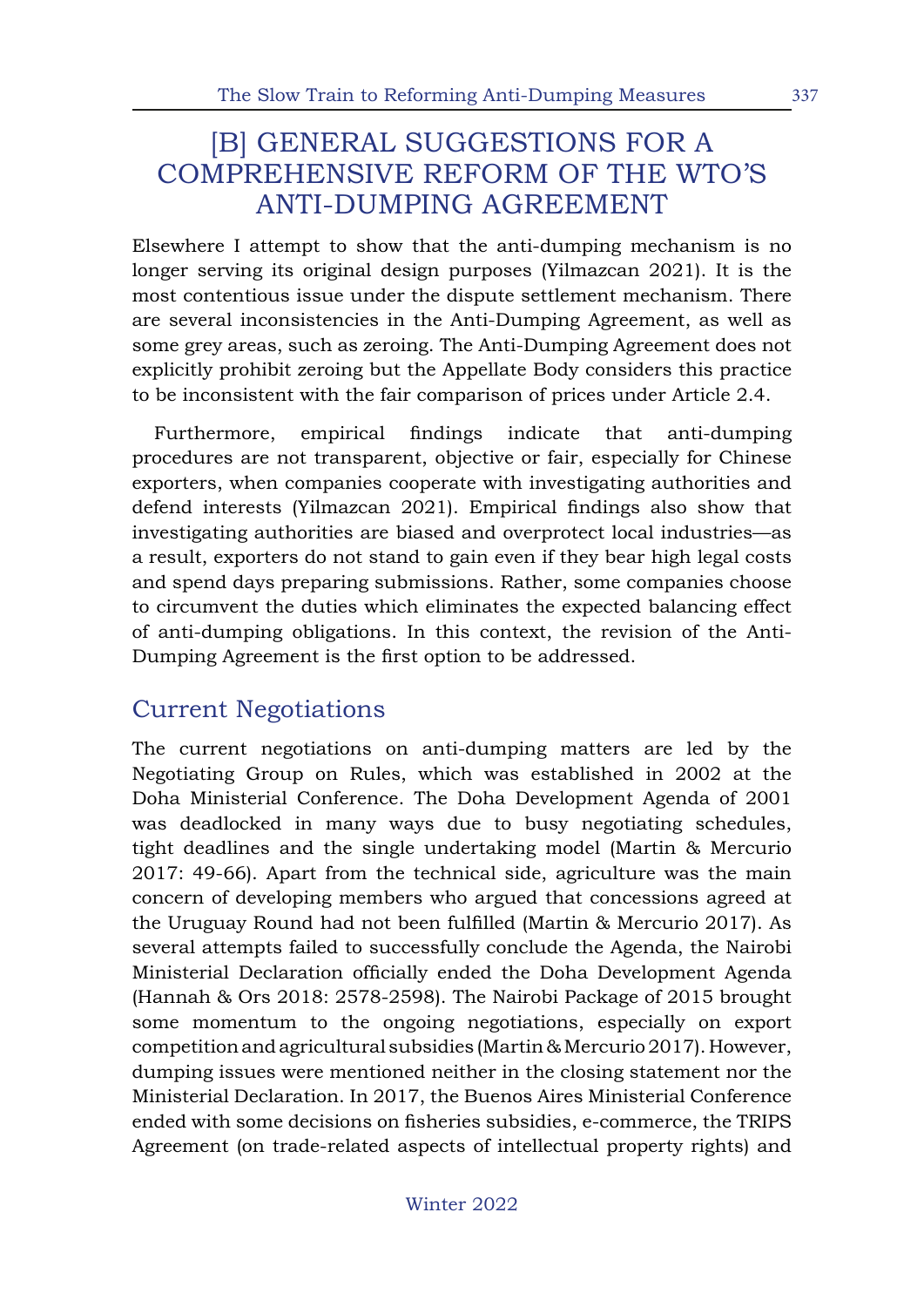a work programme on small economies. The 12th Ministerial Conference was planned to be held in Kazakhstan in June 2020 but was cancelled due to the pandemic.

There are evident problems with the WTO and the Anti-Dumping Agreement and these need to be fixed. GATT has been successful for more than 70 years but, due to the well-known 'spaghetti bowl phenomenon', WTO's relevance is questioned by members such as the US (Panezi 2016: 5). Free trade agreements and customs unions are exceptions to the general principles of the GATT, as regulated under Article XXIV (11th WTO Ministerial Conference). However, the use of Article XXIV exceptions exceeds all expectations while harming the multilateral trading system. As Panezi states:

WTO members should seriously consider formally adopting a more assertive approach that allows FTAs, RTAs and PTAs to continue to exist, although not to the detriment of multilateral rights and duties, especially for developing and least-developed countries (Panezi 2016: 5).

With the recent crisis at the WTO, the Director-General was re-elected in 2021. Depending on the direction of the deglobalization trend, the negotiation agenda may primarily be aimed at saving the gains of the rules-based system. Revising the agenda for anti-dumping rules may seem a secondary matter, but there is a need for revision. If the new agenda can be determined according to the most disputed areas, then anti-dumping should be the first issue to be discussed. Canada proposed that initially problematic areas should be identified—and dumping comes first. In this context, the rules and negotiations are not only proposing an important role for an improved Anti-Dumping Agreement but also the WTO as a whole.

The Negotiating Group on Rules discusses two main topics: antidumping and subsidies on fisheries. The mandate related to the antidumping negotiations states:

In the light of experience and of the increasing application of these instruments by Members, we agree to negotiations aimed at clarifying and improving disciplines under the Agreements on Implementation of Article VI of the GATT 1994 … while preserving the basic concepts, principles and effectiveness of these Agreements and their instruments and objectives, and taking into account the needs of developing and least-developed participants (Doha WTO Ministerial Conference 2001).

The reason for the anti-dumping matters to be on the Doha agenda was that many WTO members denounced abuse in anti-dumping investigations (Liu 2014). Therefore, these members acknowledge the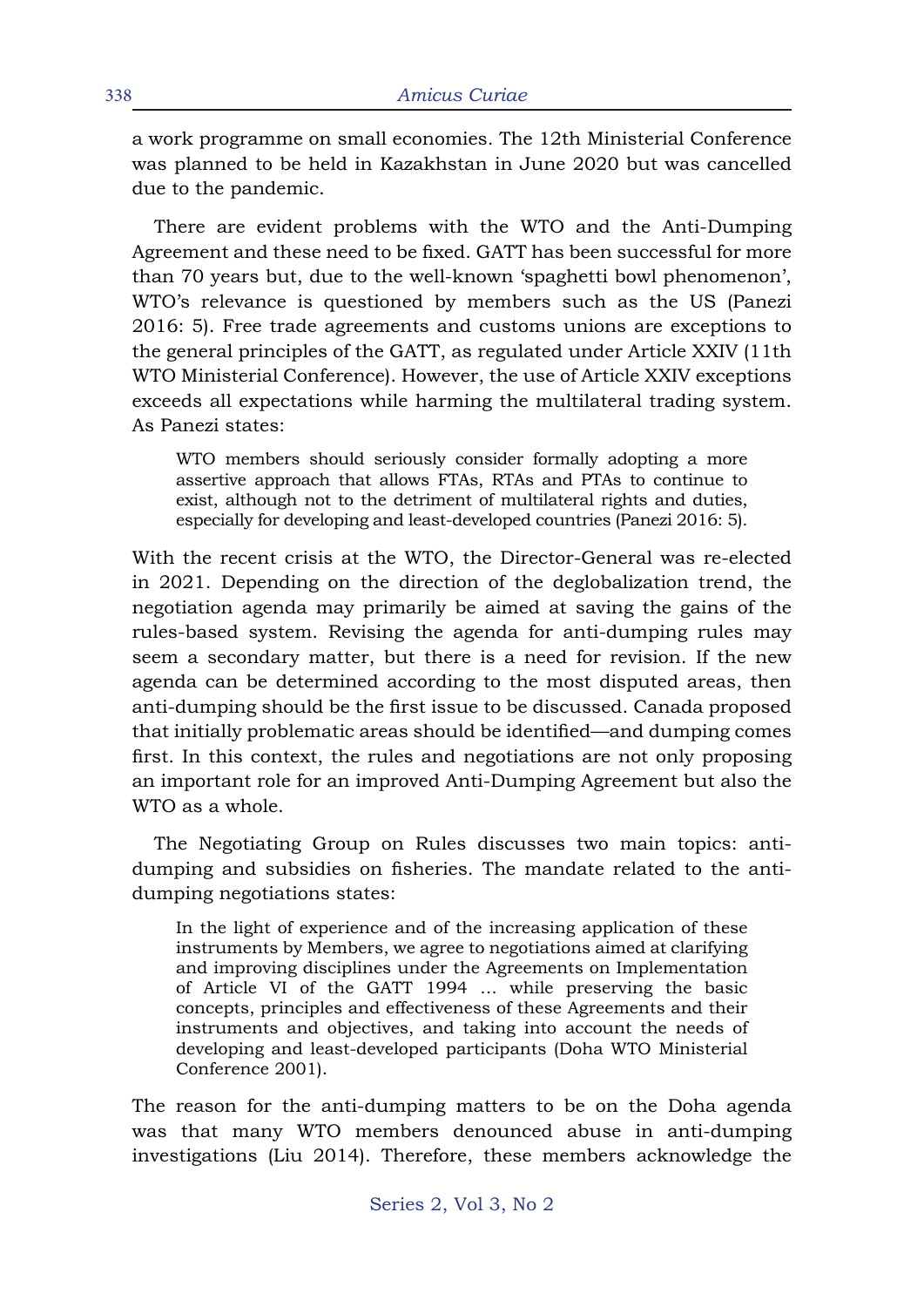need for improving discipline under the Anti-Dumping Agreement, but the problem is the way to achieve this goal. The Negotiating Group on Rules also has a Technical Group where members exchange ideas in an informal setting.4 The negotiations under the Negotiating Group on Rules take place among three groups. The first group, Friends of Anti-dumping Negotiations (FANs), consists of several WTO members pushing for more transparency and due process.<sup>5</sup> FANs argue that the Anti-Dumping Agreement is being abused and, therefore, they aim to fill the gaps in the Anti-Dumping Agreement with clearer rules (Lu 2015: 85-13; Choi 2007: 25). The second group, consisting of developed countries such as the US, aims to maintain the status quo (Choi 2007). China, Egypt and India, as the third group, call for developing country concerns to be taken into consideration while revising the Anti-Dumping Agreement. The People's Republic of China (hereafter China) has submitted relatively few proposals, although it is the most affected member as it is the top anti-dumping target (Qin 2008: 20). Apart from these groups, members such as the European Union (EU), Canada and Australia agree on the revision but do not agree to amend their domestic laws (Qin 2008: 20).

Driven by these interest groups, the Negotiating Group on Rules managed to announce its first draft in 2007 (Kazeki 2010: 940). The draft consists of procedural amendments, such as the clarification of the exchange rate source, limitation of the anti-dumping measures to 10 years, and legalization of the zeroing methodology (Draft Consolidated Chair Texts). The majority of members opposed the draft due to the legalization of zeroing. FANs submitted a statement specifically on zeroing:

The Chair's text, as it now stands, permits the practice of zeroing, thus running counter to the above. Zeroing is a biased and partial method for calculating the margin of dumping and inflates antidumping duties. If the use of such practice prevails in the future, it could nullify the results of trade liberalization efforts. In Marrakesh, Ministers expressed their determination to resist protectionist pressure of all kinds. They believed that trade liberalisation and strengthened rules achieved in the Uruguay Round would lead to a progressively more open world trading environment. We call upon all Members to ensure that the Multilateral Trading System is not undermined through zeroing (Negotiating Group on Rules 2007 TN/RL/W/214).

Thus, FANs believe that the draft did not adopt a balanced view, contrary to their expectations. The US, as a supporter of zeroing, was dissatisfied with other revisions of the Anti-Dumping Agreement. The second text

<sup>4</sup> [The Rules Negotiations.](https://www.wto.org/english/tratop_e/rulesneg_e/rulesneg_e.htm)

<sup>5</sup> Chile, Colombia, Costa Rica, Hong Kong China, Israel, Japan, Korea, Norway, Singapore, Switzerland, Chinese Taipei and Thailand. See World Trade Organization (2015).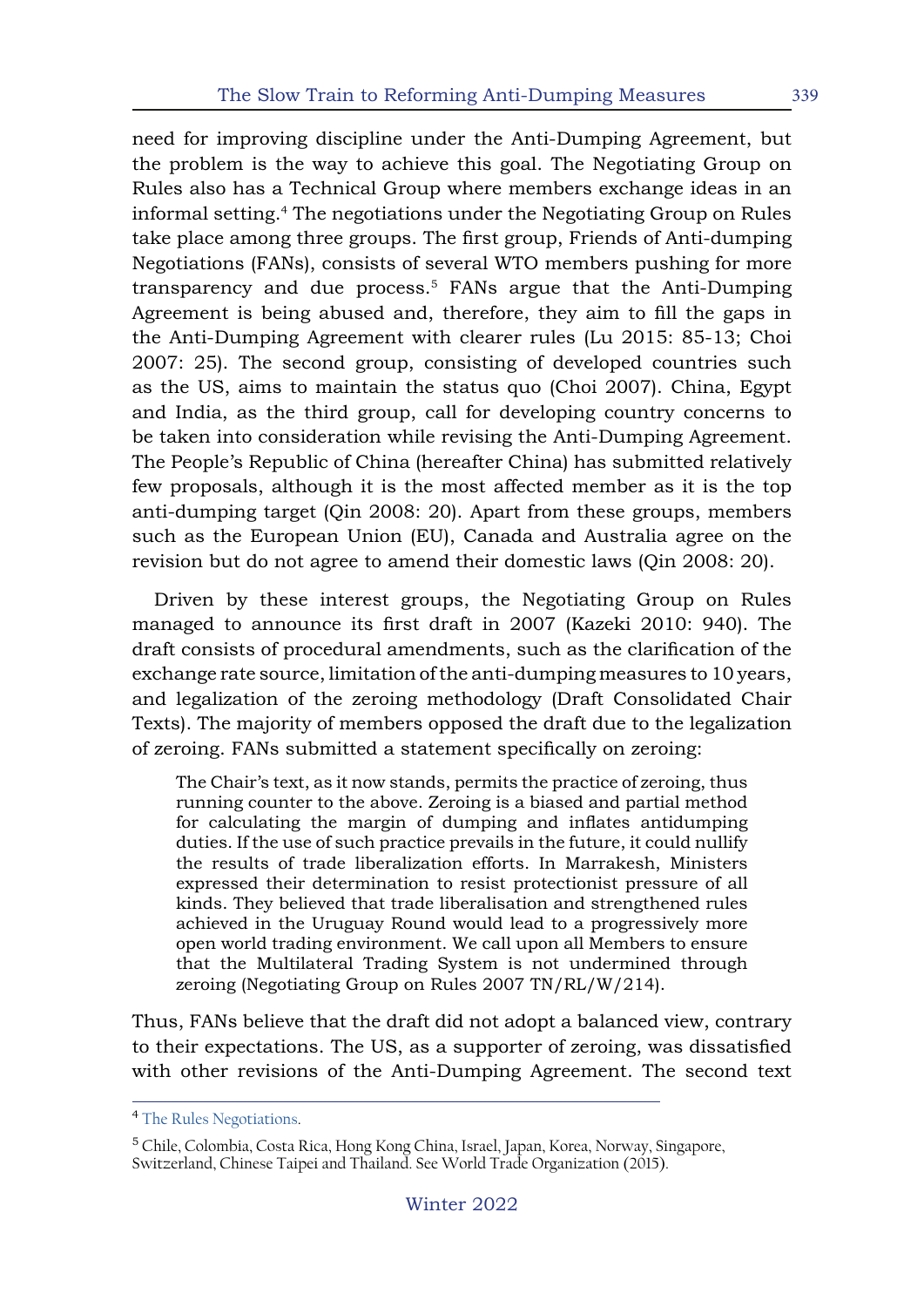was circulated by the chairperson in 2008 and the latest in 2011. The 2011 draft text includes bracketed issues just like the 2008 text (Negotiating Group on Rules 2011 TN/RL/W/254). The bracketed issues are controversial in the draft where the final amendment is left to further negotiation: zeroing, causation of injury, material retardation, the product under consideration, information requests to affiliated parties, public interest, lesser duty, anti-circumvention, sunset review, third-country dumping, and technical assistance for developing countries. On zeroing, the comment of the chairperson is as follows:

ZEROING: This issue remains among the most divisive in the antidumping negotiations, and there have been few signs of convergence. Positions range from insistence on a total prohibition on zeroing irrespective of the comparison methodology used and in respect of all proceedings to a demand that zeroing be specifically authorised in all contexts. Some delegations however hold more nuanced positions, and there is openness among some delegations to undertake a technical examination of this issue in particular contexts, such as for example the third ('targeted dumping') methodology provided for in Article 2.4.2 (Negotiating Group on Rules 2011 TN/RL/W/254).

It is mostly procedural issues that divide WTO members into at least two groups. China's position is that the Anti-Dumping Agreement is being abused and this harms efforts on trade liberalization (Choi 2007: 52). China suggests revising the Anti-Dumping Agreement to avoid misuse of anti-dumping measures (Choi 2007). The EU also supports reform of the Anti-Dumping Agreement to keep the rules-based system working and wants new approaches in negotiations to hasten progress (Yan 2019: 65). The following presents the main positions under the Negotiating Group on Rules regarding procedural matters.

## The Reform of the WTO's Anti-Dumping Agreement

The Anti-Dumping Agreement has been an agenda item since the Doha Declaration, where it was expected that negotiations would improve disciplines while protecting the basic concepts and principles of the Anti-Dumping Agreement (WTO Negotiations on Anti-Dumping Agreement 2005). In this context, several proposals were submitted, but negotiations have not been successful since the establishment of the Negotiating Group on Rules in 2002. This is mainly because users and target members take different positions in terms of regulation or deregulation of the Anti-Dumping Agreement. Some proposals submitted by the members are presented below.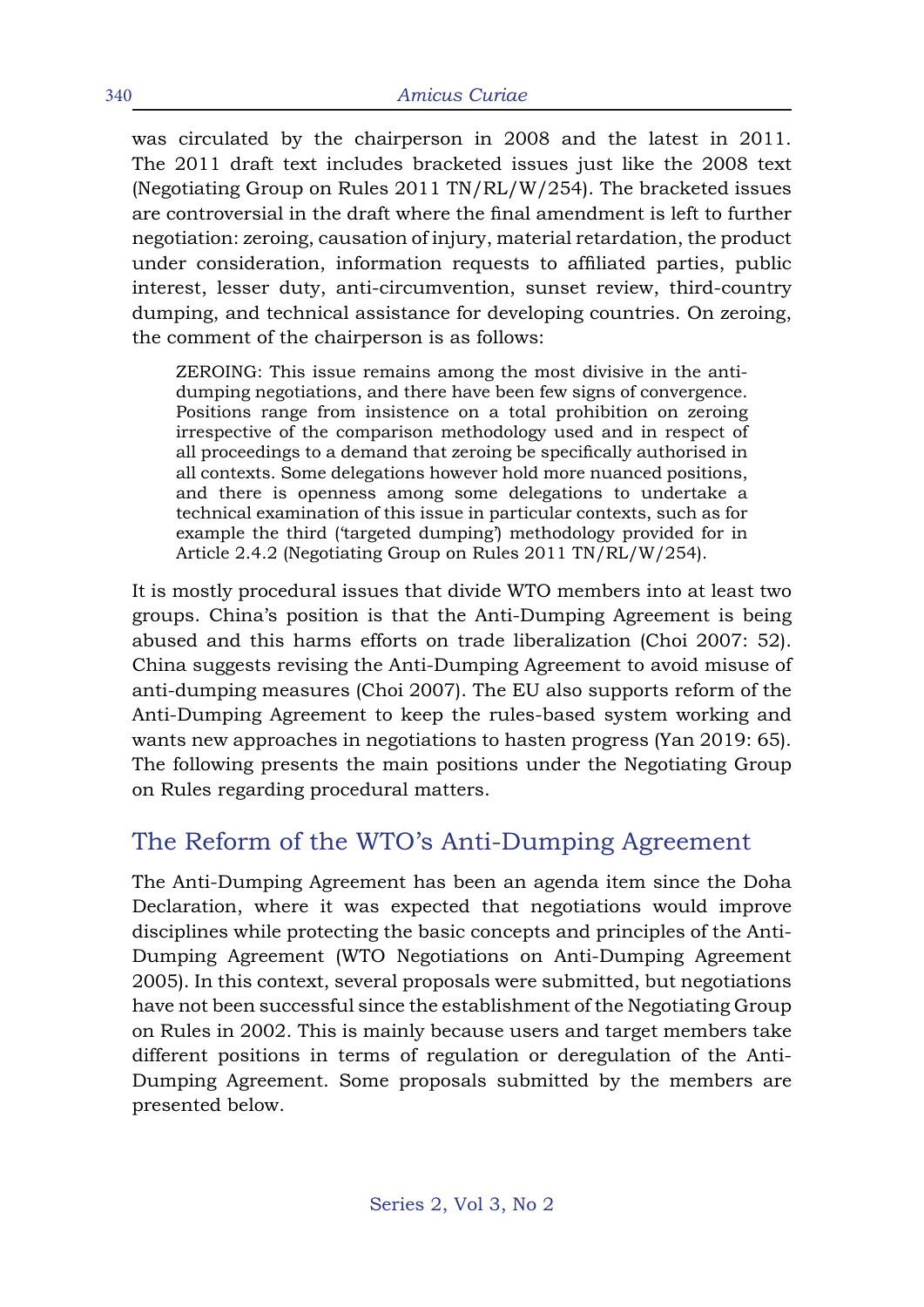#### *The European Union*

The EU acknowledged the need to revise the Anti-Dumping Agreement at an early stage, in 2002, stating:

The EC would be ready to engage in discussions on the issues outlined below as well as other issues that may be presented by Members in this context.

- $\Diamond$  Disclosure and access to non-confidential documents are key procedural rights for interested parties, in particular exporters and domestic industries …
- $\Diamond$  In the experience of the EC, a mandatory lesser duty rule leads to stronger disciplines. It significantly limits the level of the measures to what is strictly necessary for removing injury to the domestic industry.
- $\Diamond$  A public interest test (in terms of an examination of the impact on economic operators), even if discretionary in nature, provides for a wider and more complete analysis of the situation on the domestic importing market. Linked with appropriate substantive and procedural provisions the public interest test could be a useful additional condition before measures can be imposed.
- $\Diamond$  Provisions governing the settlement of disputes lead to long delays before disputes are settled and measures modified. The very initiation of an investigation can already put a heavy burden on exporters, importers and ultimately the domestic user industry. Consequently, a reflection could be made as to whether and under which conditions initiations of investigations could be made subject to a swift dispute settlement mechanism, taking into due account the relevant provisions and practice under the Understanding on the Settlement of Disputes.
- $\Diamond$  A strengthening of the disciplines could also, by definition, reduce the costs of investigations. Indeed, a major problem of today's antidumping practice, identified in particular by developing countries, is the cost which firms incur when they want to cooperate effectively in such proceedings. It could be explored whether a further and beneficial improvement could be achieved by screening all procedural aspects with a view to identifying those areas where changes can bring about a reduction in the cost of cooperation while at the same time maintaining the quality of the investigation. Areas such as simplifying and standardising information collection, particularly at the initial stages of the investigations, could be a further issue to be discussed under this heading (Negotiating Group on Rules 2002 TN/RL/W/13).

The submission by the EU is objective and accurate in that the procedural burdens on the exporters are recognized. In terms of access to nonconfidential files, the EU is criticized and even the EU Ombudsman decided against the Commission (Gambardella 2011: 157-163). Delay in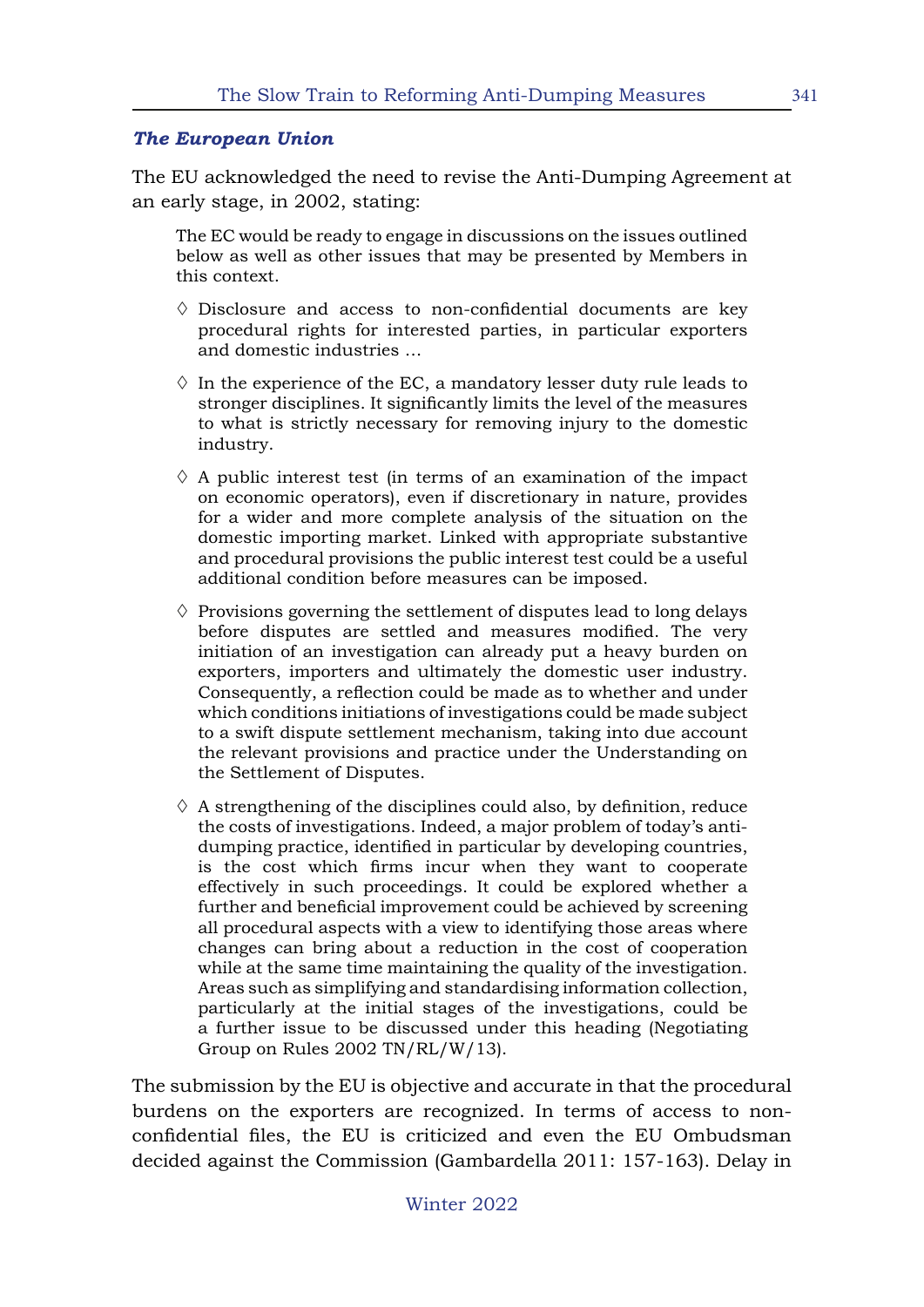the dispute settlement system is also another reality with anti-dumping measures related to transparency. The EU suggested in a more recent communication that increased transparency is beneficial from a commonsense perspective and may reduce the number of disputes at the dispute settlement mechanism (Negotiating Group on Rules 2015 TN/RL/W/260: 2). The public interest test is not mandatory under the Anti-Dumping Agreement but, nonetheless, the EU adopts the test before imposing anti-dumping measures, and so any additional duties do not serve only the interests of domestic industries. The EU, therefore, suggests that the public interest test should be covered by the Anti-Dumping Agreement (ibid: 2). Another remarkable point in the submission is that the EU acknowledges the cost of cooperation for exporters and suggests screening all procedures and revising those that are burdensome and costly. One concrete suggestion is the standardization of the information collection method at the early stages of the investigation, which could be accomplished with a standard questionnaire for all members as is proposed in this study.

In 2003, the EU called for model/standard questionnaires to be used by all members (submission by the European Communities and Japan, Negotiating Group on Rules 2003 TN/RL/W/138). The EU points to the benefits of standard questionnaires as time and money-saving, as well as easing preparation of submissions. This would increase the level of cooperation and reduce the discretion of investigating authorities. In 2006, the EU sought procedural improvements, stating that the information required, verification visits, and the selected language create uncertainty during investigations, (Submission from the EU 2006) which discourages exporters from cooperating. While only a few companies cooperate, breaches of the Anti-Dumping Agreement cannot be monitored effectively, and the anti-dumping mechanism is more likely to be abused by members. The EU also contends that the dispute settlement body is not able to manage all these issues in practice.

In this context, the EU proposes a review mechanism to ensure transparency in anti-dumping investigations (Communication from the EU 2015: 2). Given that there is a more general review mechanism (Trade Policy Review Mechanism) that also covers anti-dumping matters, this additional review mechanism would be burdensome unless it was empowered to enforce sanctions on violating members.

A document which was circulated in 2018 by the EU Commission reflecting the EU position is called the 'European Commission Presents Comprehensive Approach for the Modernisation of the World Trade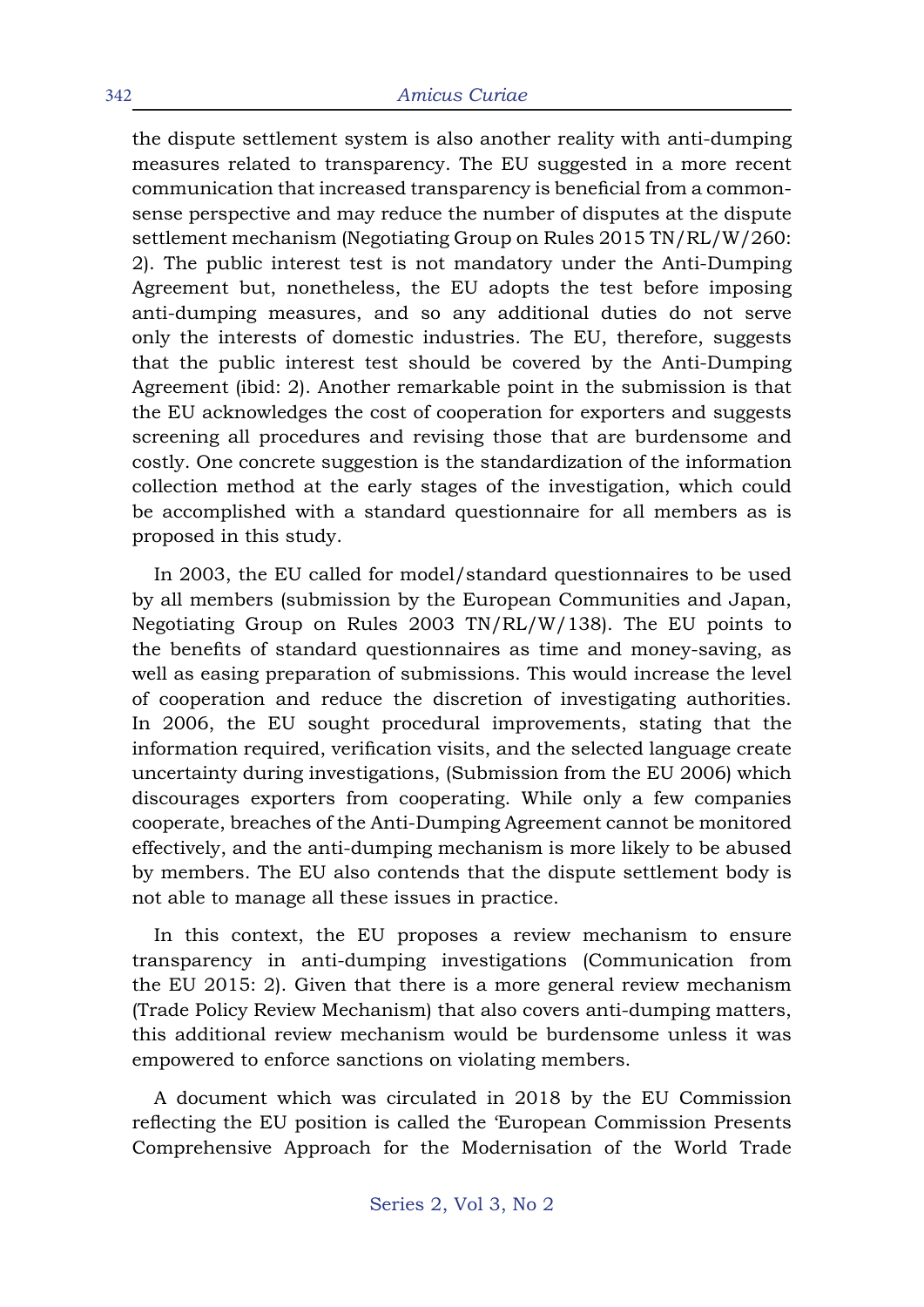Organization' (European Commission 2018). This document highlights the problem of the lack of a review mechanism for anti-dumping investigations, resulting in inefficient notification of subsidies, growing numbers of state-owned enterprises which are not managed by market principles, and trade-distorting measures (Yan 2019: 62). The need for improved transparency is also once more suggested in the document (Yan 2019: 62).

The EU's suggestions seem ambitious compared to its practice. The EU has been challenged in several disputes, such as DS405. The EU in several submissions has highlighted the need for improved transparency. However, in DS405, the EU was found to be violating Article 6.5.1 of the Anti-Dumping Agreement by failing to disclose non-confidential summaries to interested parties who submit confidential information (DS405 Report of Panel 2011: 282).

### *The United States*

As a frequent user, the position of the US is to amend Articles 2.4 and 9.3 of the Anti-Dumping Agreement so as to legalize the use of the zeroing methodology (Cho 2012). FANs strongly opposes the US proposals in this regard. The USA submission in 2002 acknowledged that procedures differ widely among WTO members (Negotiating Group on Rules 2002). The US also indicated that it saw procedural justice as a key principle of the Anti-Dumping Agreement, and some issues should be discussed under the Negotiating Group on Rules. The outcomes of disputes heard by the dispute settlement body, especially on zeroing, indicate that the US position during the negotiations contradicts its actual practice. The contradiction also appears in other Articles of the Anti-Dumping Agreement.

Regarding Article 6.4 of the Anti-Dumping Agreement, the USA argued that interested parties should have timely opportunities to see all nonconfidential information used by the investigating authorities. The USA suggested a public record system of non-confidential files which would be accessible by all interested parties so as better to promote public accountability, consistency and predictability.

The US finds the language of Article 12 of the Anti-Dumping Agreement inadequate, as the requirement for 'sufficient detail' to be disclosed on public notices is not clearly defined. Therefore, the US is calling for the inclusion of more information in public notices, such as calculation methods. The US is considered to be more transparent than the EU in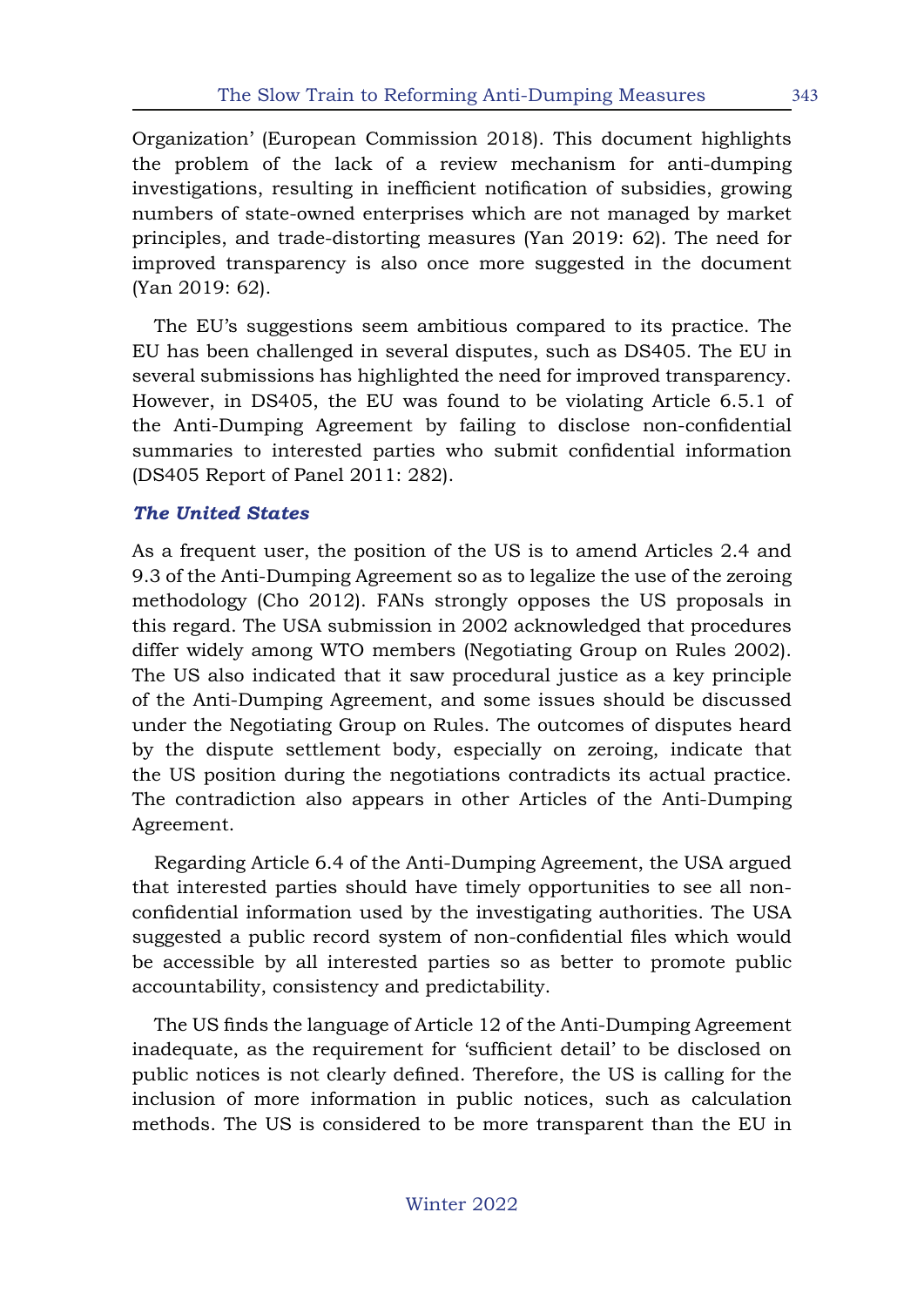allowing parties to access confidential information and the calculation method (Hambrey Consulting 2010).

Regarding Article 6.7 and Annex I of the Anti-Dumping Agreement, the results of verification visits should be made available to the parties, but the level of detail in this disclosure is not clear. Therefore, the US suggests revising these Articles and setting clearer verification procedures, especially concerning verification reports (Negotiating Group on Rules 2002 TN/RL/W/35), which are considered internal documents and confidential by many WTO members. However, non-disclosure of these documents by the parties subject to verification visits obstructs exporters from meaningfully participating in the procedure (Horlick & Vermulst 2005: 68).

In terms of Article 18 of the Anti-Dumping Agreement, domestic regulations should conform to the Anti-Dumping Agreement. The US has suggested detailed local regulations and administrative guidelines in order to improve predictability and due process (Negotiating Group on Rules 2002 TN/RL/W/35). The US recognizes the need to reduce the costs of investigations as a requirement of procedural fairness. Such detailed domestic regulations would increase the predictability but, on the other hand, if each member regulates detailed anti-dumping provisions, it would be more burdensome for exporters to cooperate in anti-dumping investigations. They need to comply with more detailed rules in different jurisdictions, which would discourage them from cooperating with each investigation. Instead of regulating anti-dumping procedures domestically, it would be more practical and beneficial to harmonize procedures globally, so that exporters do not face different rules in each investigation. In that regard, the EU's model/standard questionnaire proposal is more practical and solution-oriented than the US proposals.

#### *China*

Since its accession to the WTO in 2001, China has submitted many proposals for revising the Anti-Dumping Agreement, as being the top target for other members. The overall position of China on anti-dumping is that members enjoy too much room for discretion, so they arbitrarily abuse anti-dumping mechanisms which harms free trade (Liu 2014: 129). In 2003, China proposed reassessing some of the issues regarding the Anti-Dumping Agreement. China expressed concern about back-toback anti-dumping investigations and proposed adding a provision to Article 5 of the Anti-Dumping Agreement in order to prevent new antidumping investigation initiation if the previous initiation resulted in a negative finding (Negotiating Group on Rules 2003 TN/RL/W/66). This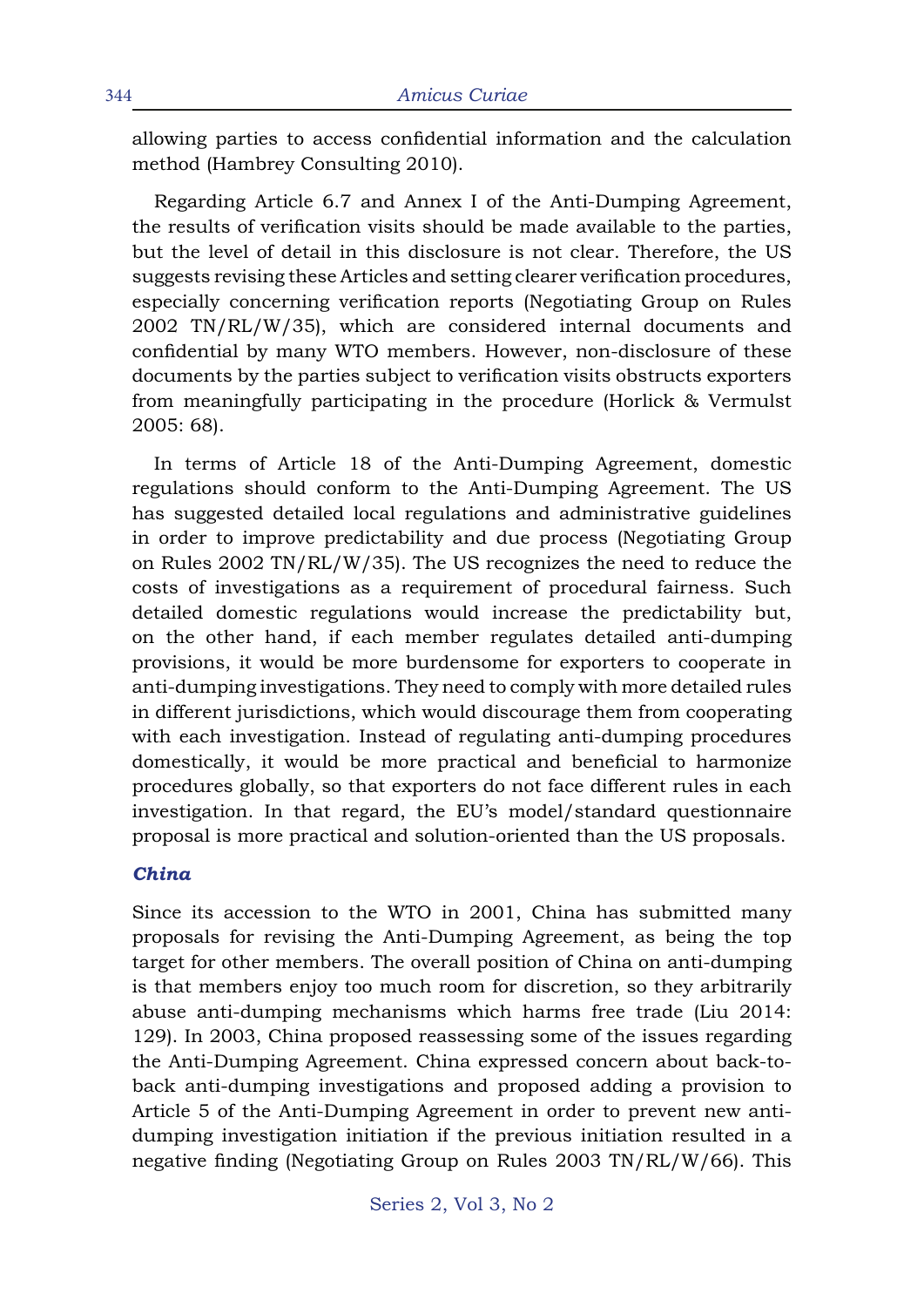suggestion would be helpful to prevent the abuse of anti-dumping because, otherwise, exporters would face questionnaires regularly and, if they fail to cooperate, the outcome would be positive. China also suggests that some terms, such as 'product under investigation', 'particular market situation' or 'major proportion' need to be defined clearly in order to limit the discretion of the investigating authorities. China also suggested that Article 2.4.2 of the Anti-Dumping Agreement highlights the prohibition of 'zeroing'. One of the main concerns in the submission from China is the 'non-market economy clause'. China argued that Article 2.7 and the second Supplementary Provision to paragraph 1 of Article VI in Annex I to GATT 1994 acknowledge that members may not be able to compare domestic prices due to monopoly or prices fixed by the state. Under these clauses, members are able to compare third-country or surrogate prices with export prices. China argued that, while selecting the surrogate country, members enjoy a degree of discretion and generally choose the countries at a more advanced level with higher costs and prices. This inflates anti-dumping duties and overprotects domestic industries. China also expressed concern that, under the Anti-Dumping Agreement, exporters do not have the right to respond to the initiation of an antidumping investigation (Choi 2007: 37). Therefore, China suggested a 20 day response period before initiation.

In 2007, China also suggested revisions to limit the discretion of members. One of the suggestions was to limit sunset reviews to one, so that the total duration of an anti-dumping duty would be limited to 10 years (Liu 2014: 129). In the current setting, anti-dumping measures can be in force as long as the investigating authority renews them at sunset reviews. China also suggested special and differentiated treatment for developing members in anti-dumping investigations.

In 2008, China joined other members in a statement supporting the prohibition of zeroing (Negotiating Group on Rules 2008 TN/RL/W/215). China and other members took the view that the zeroing issue should be addressed clearly to avoid long-lasting problems. The position of the submission can be summarized by the following statement: 'We believe continued disputes between Members on zeroing should be avoided by clearly codifying the prohibition of zeroing at all stages of procedures under the DDA' (ibid). In 2008, China, Hong Kong and Pakistan submitted a separate communication about the anti-circumvention provision on the Chair's Consolidated Text in Anti-Dumping Agreement (Statement of China; Hong Kong, China; Pakistan 2008). Currently, anti-circumvention is not regulated under the Anti-Dumping Agreement, which results in local regulations to combat circumvention of anti-dumping duties. However, as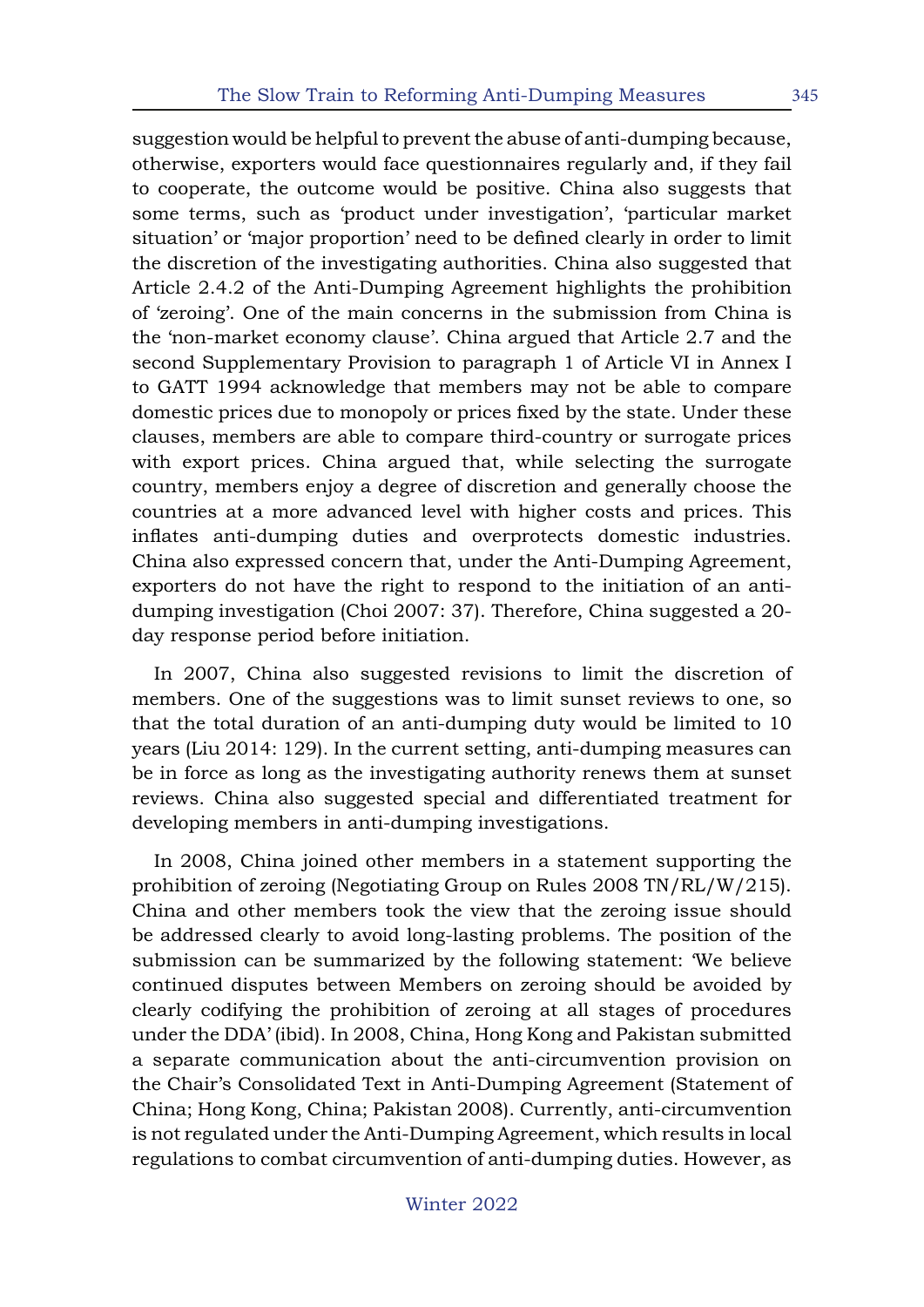there are no uniform rules on anti-circumvention, members enjoy room for discretion on how to respond to circumvention. Also, circumvention is more likely to occur where anti-dumping measures are used excessively to protect domestic industries.

A proposal by China in 2017 on trade remedies highlighted five issues: enhancing transparency and strengthening due process, preventing antidumping measures from becoming 'permanent', preventing anti-dumping measures from 'overreaching', special consideration and treatment of small and medium-sized enterprises (SMEs), transplanting similar provisions from the Anti-Dumping Agreement to the Agreement on Subsidies and Countervailing Measures (Submission by China, Negotiating Group on Rules 2017 TN/RL/GEN/185). In this context, China proposed certain revisions, such as the introduction of a notice before the initiation of an investigation, standardization of evidence for subsidy accusations, and limiting sunset reviews (Submission by China 2017).

#### *FANs*

FANs have submitted several papers to the Negotiating Group on Rules. Three papers by FANs were submitted in 2002 stressing the 'abusive interpretation of the current AD Agreement' (Illustrative Major Issues Paper 2002 TN/RL/W/6). The first paper calls for clearer guidelines for procedural issues, such as constructed value, zeroing, facts available, and public interest. In the second paper, FANs emphasized the ambiguous definition of the like product, the lax standards of initiation, grey areas on sunset reviews, abusive calculation methods for constructed value, and the scope for discretion on all others rate and cost data (Second Contribution to Discussion 2002 TN/RL/W/10). The third paper of 2002 also underlined transparency in public notices regarding Article 12.1 of the Anti-Dumping Agreement (Third Contribution to Discussion 2002 TN/RL/W/29). FANs used the words 'procedural fairness' in the 2005 submission, stating:

The FANs suggested in this paper a transparency provision for this purpose, and may consider to propose, in the course of negotiations, to expand this type of discipline on procedural fairness and transparency to a broader context of the Agreement, inter alia, to other provisions that contain the word 'normally' (Further Submission On Proposals, Negotiating Group on Rules 2005 TN/RL/GEN/44: 2).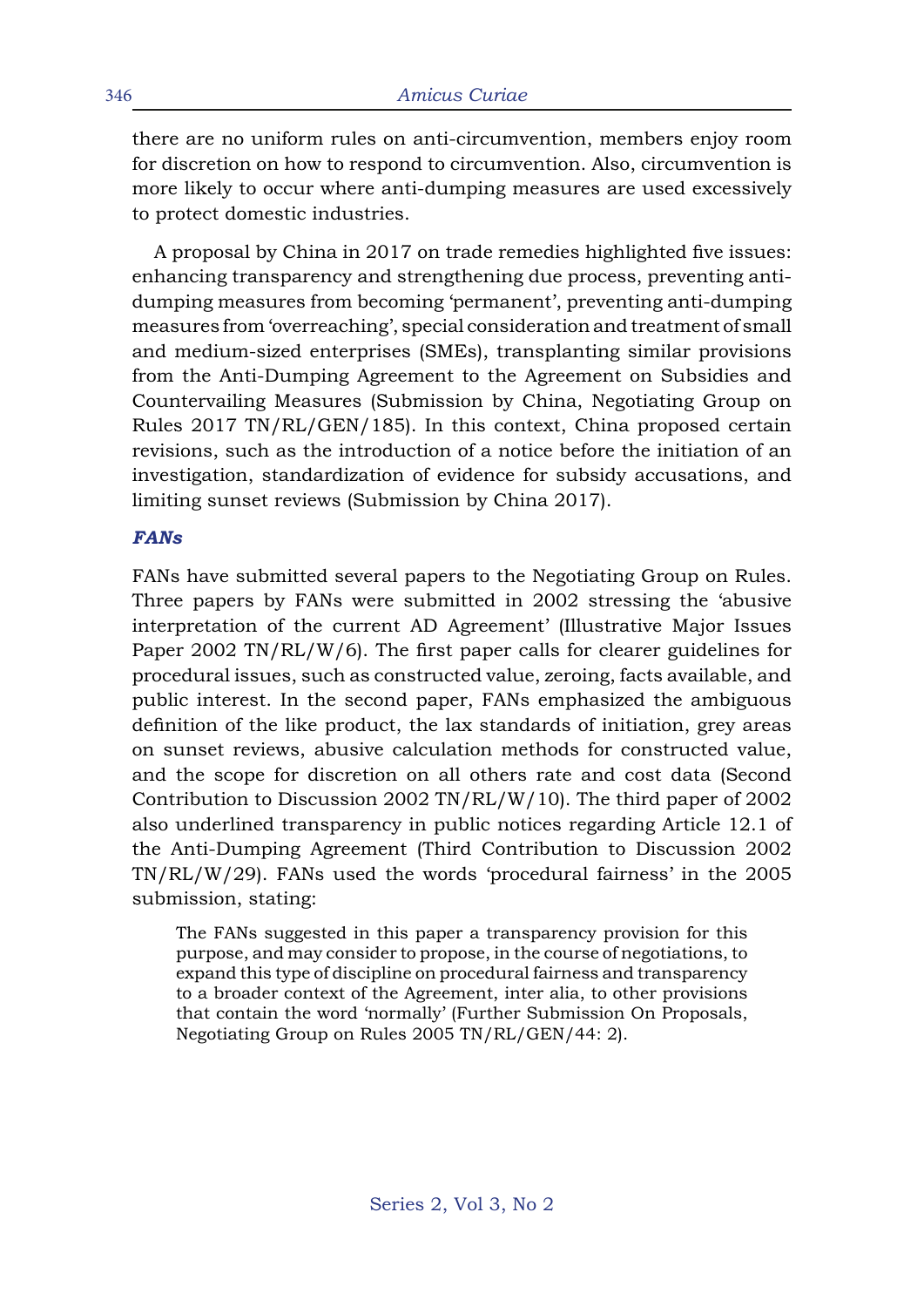The suggestion is to improve the 'procedural fairness' by adding the word 'normally' to Article 9.6.6 However, the word 'normally' is ambiguous and may leave more room for discretion. Members would claim that the conditions were not 'normal' for the case. In addition to the above submissions, FANs also proposed another communication in 2005 (Senior Officials' Statement, Negotiating Group on Rules 2005 TN/RL/W/171). Six objectives were identified to prevent the abusive use of anti-dumping: mitigating the excessive effects of anti-dumping, preventing anti-dumping measures from becoming 'permanent', strengthening due process and enhancing the transparency of proceedings, reducing costs for authorities and respondents, terminating unwarranted and unnecessary investigations at an early stage, and providing discipline to improve and clarify substantive rules for dumping and injury (Senior Officials' Statement 2005). These objectives reflect the previous submissions by FANs urging members to agree clearer rules. The objectives summarize anti-dumping today as the problem has only increased since then. Zeroing, for instance, became a chronic disease among WTO members leading to several cases.7 More than 30 Panel or Appellate Body reports have found the zeroing methodology to be inconsistent with the Anti-Dumping Agreement (Mavroidis & Prusa 2018: 239-264). As one of the top zeroing practitioners, the US lost several disputes over zeroing. Consequently, these defeats before the Appellate Body triggered US criticism of the Appellate Body for judicial overreach and blocking of the appointment of Appellate Body members (Schott & Jung 2019). Therefore, either way, zeroing should be the first issue to be revised under the Anti-Dumping Agreement. Other procedural improvements are also essential as underlined by FANs, such as the burden of participating in anti-dumping investigations, especially for SMEs (Senior Officials' Statement 2005). Thus, procedural justice should be improved for a fair, transparent and cost-effective anti-dumping mechanism.

There has not been much change in the position of FANs after 10 years. In 2015, FANS proposed that:

Transparency of AD investigation procedures and due process rights are fundamental and are critical aspects for improving the disciplines, principles and effectiveness of the AD regime while preserving basic concepts. Transparency and due process are vital to interested

 $7$  There are 18 disputes filtered by the subject of 'zeroing' according to the [WTO database.](https://www.wto.org/english/tratop_e/dispu_e/dispu_subjects_index_e.htm)

<sup>6</sup> FANs suggestion is: 'The provisions of Article 2 shall apply to all determinations pursuant to paragraphs 3 and 5 of this Article. The authorities shall normally use the same methodologies consistently in determining a margin of dumping in an investigation initiated pursuant to Article 5 and in subsequent determinations pursuant to paragraph 3. If the authorities use a different methodology, the parties concerned shall be provided with opportunities to make comments, and a full explanation shall be given why such different methodology was used.'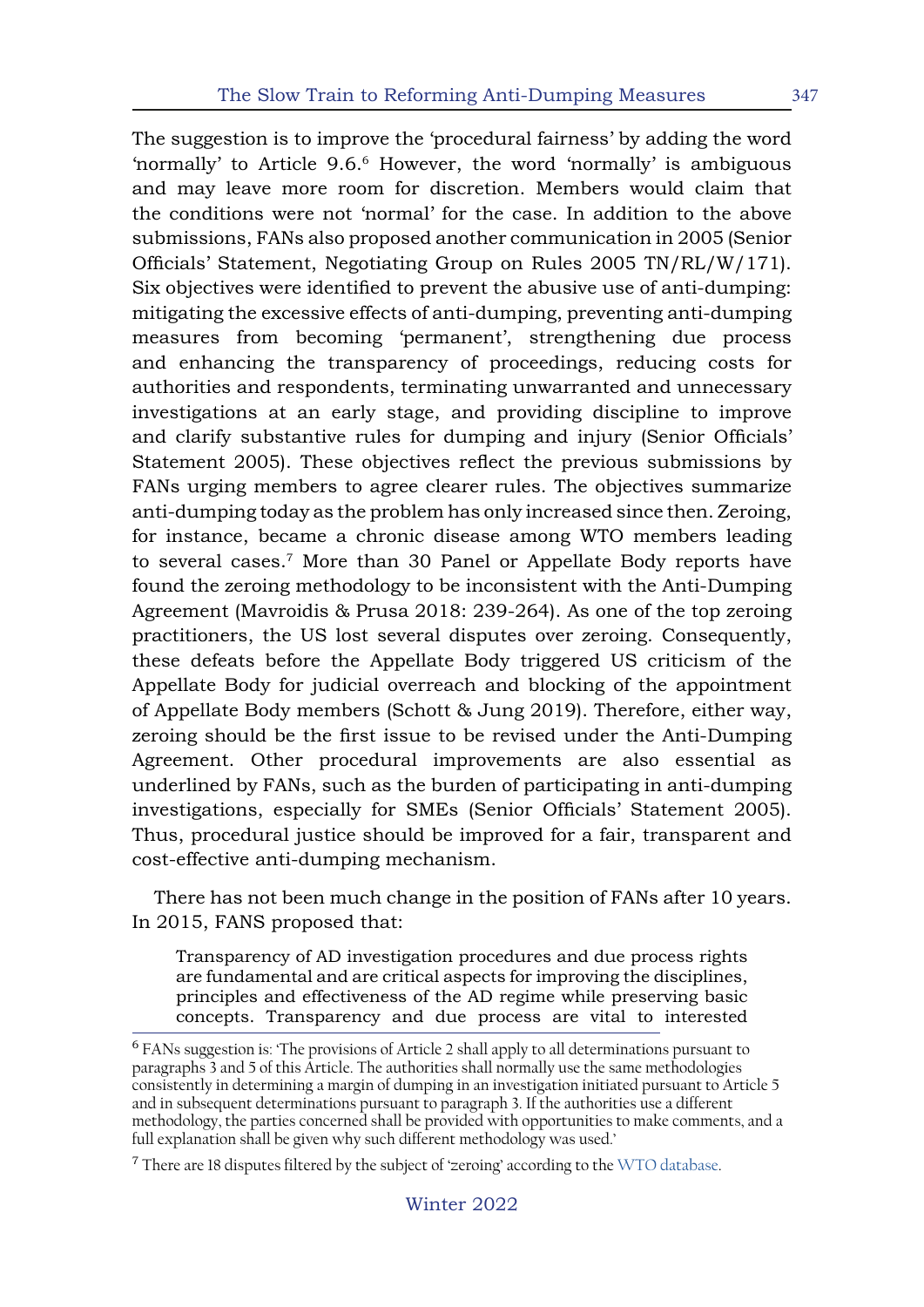parties. Parties need information and reasonable procedures in order to participate effectively in an investigation and defend their interests. This will be impossible unless the parties are kept fully informed of all individual steps and procedures undertaken by the authority from the initiation of the investigation until the imposition of AD duty, have the opportunity to access all public/non-confidential information on the record of an investigation in a timely manner, are given sufficient time to prepare their factual and legal submissions, and are provided with an explanation (either in a published notice or a separate report) which provides details on the authority's assessment of the evidence and its consideration of comments from interested parties.<sup>8</sup>

FANs also emphasized that if a certified translation is required by the investigating authorities, then additional time should be granted to the participants to respond to questionnaires. The issues touched upon are subject to several disputes. FANs believe by improving transparency and due process, the dispute settlement body will need to manage fewer cases, so both interested parties and investigating authorities would benefit. FANs also support the view that the lack of clear rules causes arbitrary use of Anti-Dumping Agreement provisions.

#### *Other Members*

Other members also contribute to discussions by pointing out their views on how best to revise the Anti-Dumping Agreement. As a FANs member, Japan individually stresses the importance of transparency and procedural fairness.<sup>9</sup> South Africa also emphasizes the importance of meaningful participation in anti-dumping proceedings,<sup>10</sup> and believes this can be achieved by improving the transparency and predictability of the proceedings. South Africa has also highlighted the adverse effects of detailed questionnaires on the level of cooperation and proposed amendment of Article 6 of the Anti-Dumping Agreement to guarantee a reasonable opportunity to complete the submission (Negotiating Group on Rules 2006 TN/RL/GEN/137). Mexico recommended that price undertakings should be used more efficiently, as the bilateral trade is adversely affected by anti-dumping investigations.<sup>11</sup> The Anti-Dumping

<sup>8</sup> Anti-Dumping: Issues of Transparency and Due Process Communication from Chile; Colombia; Costa Rica; Hong Kong, China; Israel; Japan; Korea, Republic of; Norway; Singapore; Switzerland; The Separate Customs Territory of Taiwan, Penghu, Kinmen and Matsu; and Thailand, Negotiating Group on Rules 2015 TN/Rl/W/257: 2.

<sup>&</sup>lt;sup>9</sup> Anti-Dumping Follow-Up Paper on the Issues of Transparency and Due Process, Communication from Japan, Negotiating Group on Rules 2015 TN/RL/W/265: 3.

<sup>&</sup>lt;sup>10</sup> Proposals on Issues Relating to the Anti-Dumping Agreement Paper from South Africa, Negotiating Group on Rules 2006 TN/RL/GEN/137: 4.

<sup>&</sup>lt;sup>11</sup> Price Undertakings, Communication from Mexico, Negotiating Group on Rules 2005 TN/RL/ GEN/76: 1.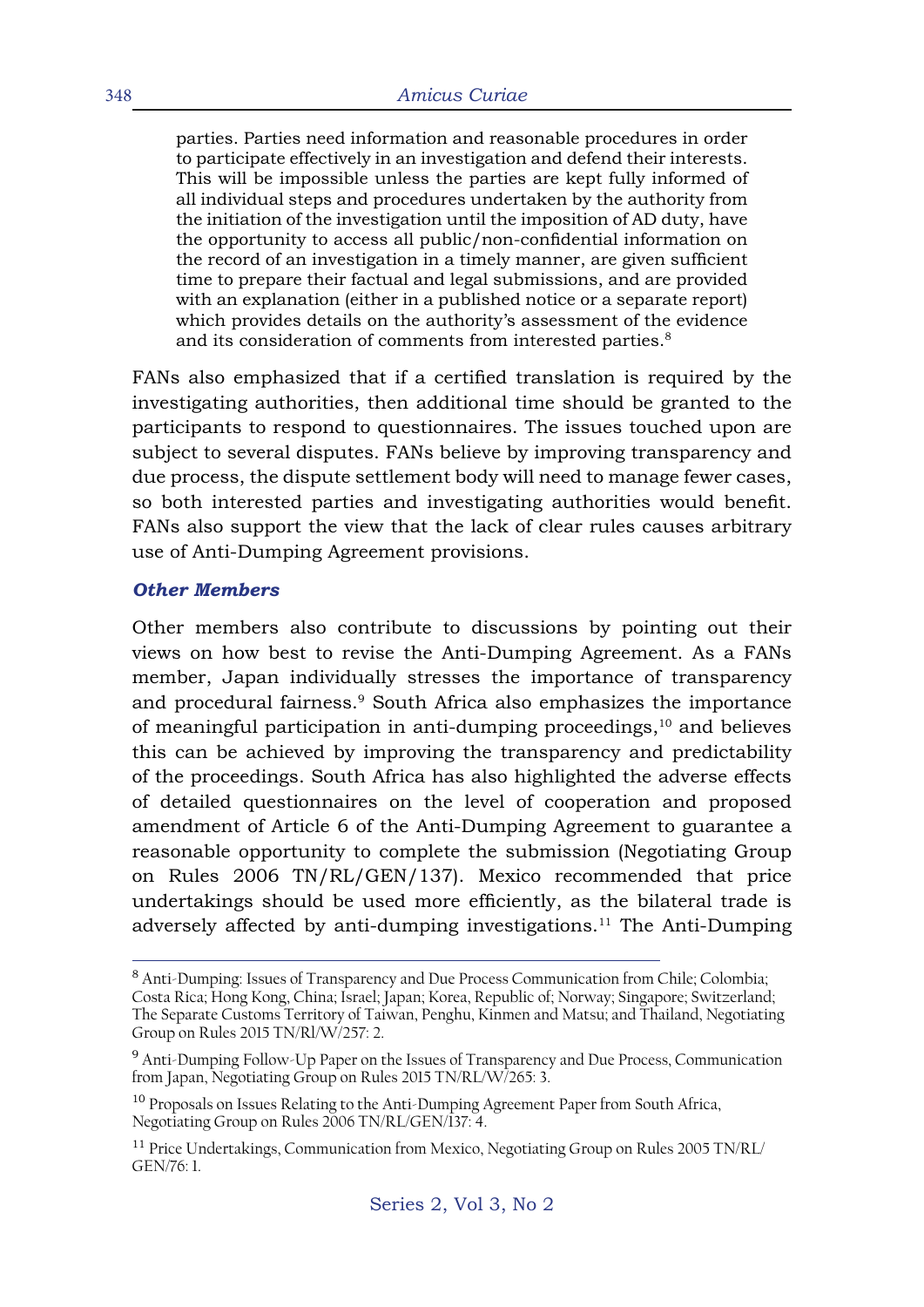Agreement, in Article 8, allows members to use price undertakings as an alternative to final anti-dumping measures. Canada suggested two approaches to the negotiations: determining the problematic provisions of the Anti-Dumping Agreement and developing practices to avoid injurious dumping while considering both developed and developing countries (Submission From Canada, Negotiating Group on Rules 2003 TN/RL/W/47). Canada further acknowledged that existing rules on transparency and procedural fairness should be improved, especially regarding the initiation standards, disclosure of information, public hearings and sufficient explanation of determinations (ibid). Also, clarification is needed for some terms, such as the ordinary course of trade, like product, domestic industries, sunset reviews, and divergences between the Anti-Dumping Agreement and Agreement on Subsidies and Countervailing Measures (ibid). India, as the top user of anti-dumping, has also demanded clarification of Anti-Dumping Agreement provisions (Proposals on Implementation Related Issues and Concerns, Negotiating Group on Rules 2002 TN/RL/W/4). India highlighted the unfair use of back-to-back anti-dumping investigations, which dilute the gains from free trade (ibid). India also noted the need for more favourable provisions for developing members, such as mandatory application of the lesser duty rule or increasing the *de minimis* margin (ibid). Australia has concerns about providing timely opportunities to establish transparency, as regulated under Article 6.4 (Submission by Australia, Negotiating Group on Rules 2003 TN/RL/W/43). Australia further shared its own practice of transparency during the investigation, where all non-confidential information and correspondence are publicized (ibid). Egypt similarly emphasized that 'the active participation of all parties concerned, including the respondents, in an AD proceeding is essential to ensure transparency and fairness of the system' (Submission by Australia, Negotiating Group on Rules 2003 TN/RL/W/56). Norway holds the view that Article 6.9 of the Anti-Dumping Agreement is not clear in defining the disclosure requirement for preliminary determinations of final antidumping measures as well as provisional measures.<sup>12</sup> Norway agrees that due process requires disclosure of all relevant factors leading to the final and provisional measures and proposed a 20-day period for commenting on the factual considerations before the adoption of final or provisional measures (Negotiating Group on Rules 2003 TN/RL/GEN/87). This approach was also suggested by China and can be helpful to provide meaningful participation of the relevant parties to the investigation.

<sup>&</sup>lt;sup>12</sup> See Further Proposal on Issues Relating to Article 6.9 of the ADA, Paper from Norway, Negotiating Group on Rules 2005 TN/RL/GEN/87.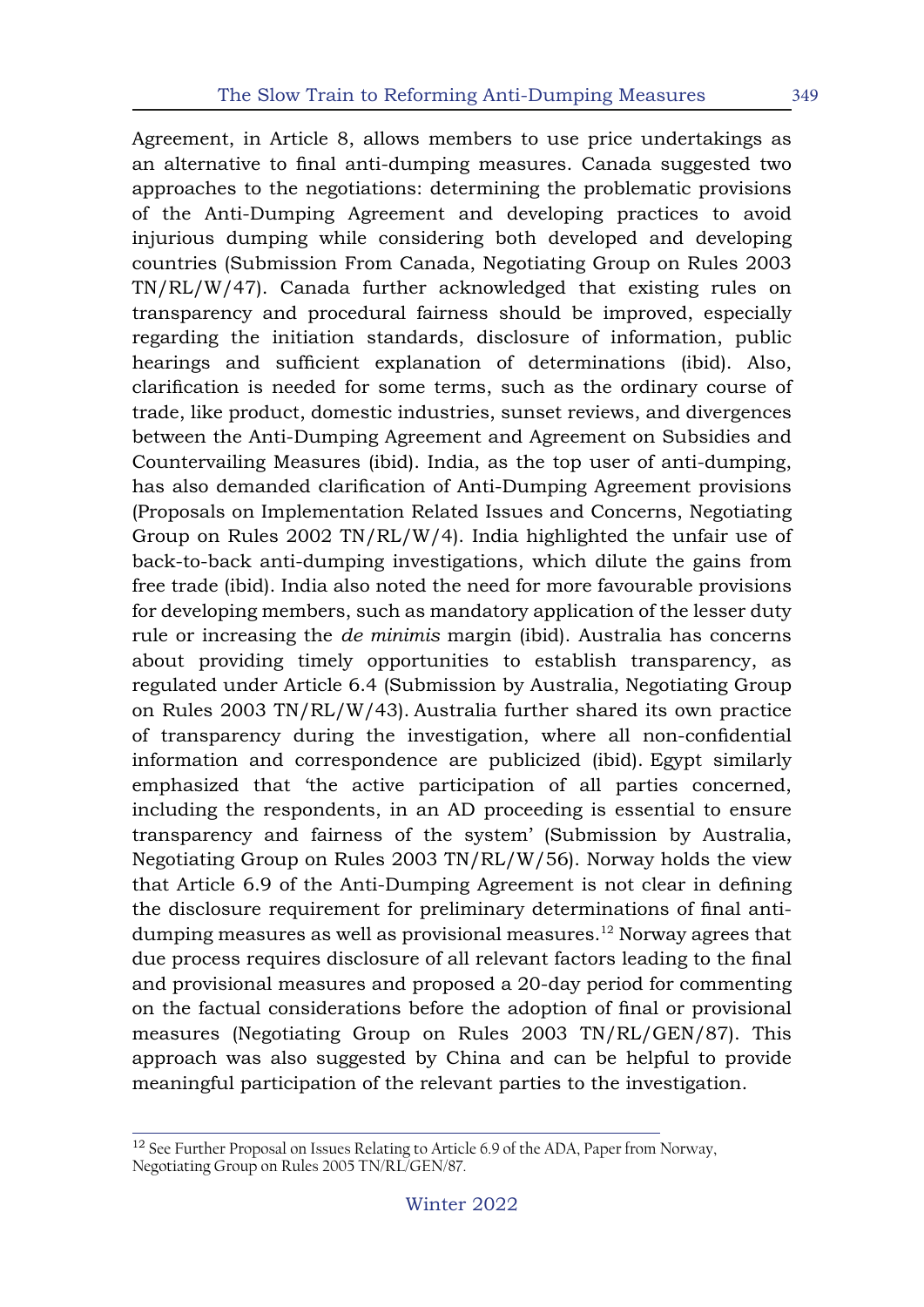Some members jointly proposed amendments to the Anti-Dumping Agreement covering the inclusion of a public interest clause.<sup>13</sup> As well as being a part of the previous submission Hong Kong separately stated that:

members should strike a balance between concerns of 'administrative burden' and the merits of the issue at hand. Ultimately, the proposal is about good governance: due process, procedural fairness, proportionality and public accountability. Due regard should be given to these objectives.<sup>14</sup>

In addition to members, the International Chamber of Commerce (ICC) (2007) holds the position that the current Anti-Dumping Agreement leaves room for discretion by investigating authorities. The ICC suggested that investigating authorities should have less discretion in calculating constructed normal values, zeroing should be prohibited, injury margin calculation should be standardized, and a mandatory lesser duty rule should be introduced. The ICC paper concluded that:

Antidumping duties should in no case exceed the dumping margin and should not exceed the injury margin. Disproportionate information requirements and inadequate procedural rules increase prohibitively the costs of cooperation in anti-dumping investigations. These increased costs are particularly hurtful to parties in developing nations where resources are scarce, to small and medium size enterprises, and to exporting producers that only ship relatively small quantities (ICC 2007: 4).

Other members and the ICC generally support revising the Anti-Dumping Agreement by clarifying problematic provisions, such as zeroing and enhanced transparency. These revisions, in turn, will prevent the abuse of the anti-dumping mechanism and develop procedural justice thus reducing the number of disputes at the global level.

### *Discussion on a comprehensive reform of the Anti-Dumping Agreement*

The reform of the Anti-Dumping Agreement has been discussed in the WTO as well as in the literature for many years. The previous section presented the main arguments and submissions by WTO members to reform the Anti-Dumping Agreement. While most of the literature discusses WTO reform as a whole, some studies focus on reform of the Anti-Dumping Agreement. Kazeki examined the negotiations about the Anti-Dumping Agreement

<sup>&</sup>lt;sup>13</sup> Original: Public Interest Paper from Chile; Costa Rica; Hong Kong, China; Israel; Japan; Korea, Republic of; Norway; Singapore; Switzerland; the Separate Customs Territory of Taiwan, Penghu, Kinmen and Matsu; and Thailand, Negotiating Group on Rules 2005 TN/RL/W/174/Rev.1.

<sup>&</sup>lt;sup>14</sup> Further Explanation of the Public Interest Proposal, Paper from Hong Kong, China, Negotiating Group on Rules 2005 TN/RL/W/194: 6.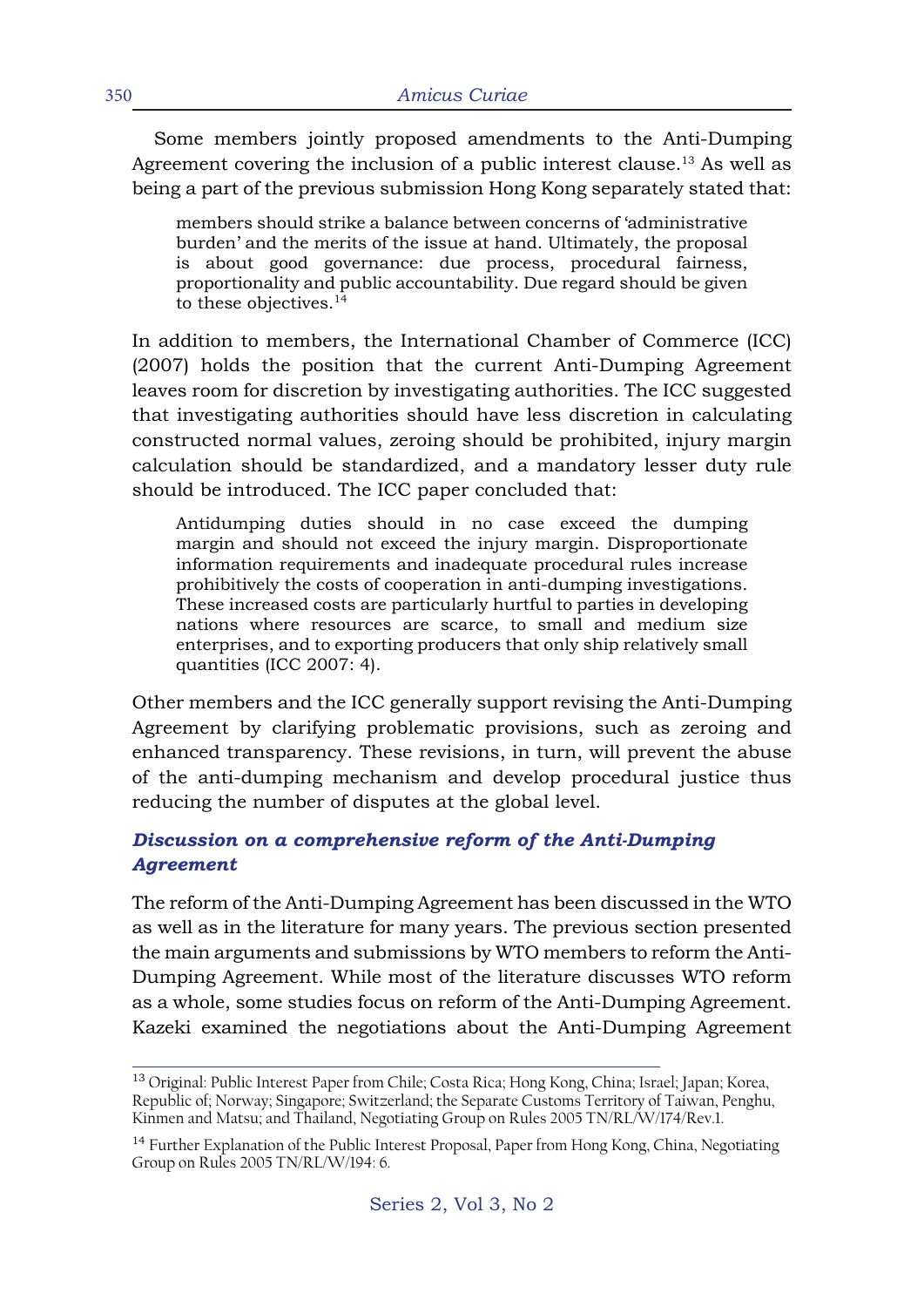from the FANs' perspective (Kazeki 2010). Chaisse and Chakraborty contend that the increasing use of anti-dumping investigations by developing countries underlines the misuse of grey areas in the Anti-Dumping Agreement and call for reform of the Anti-Dumping Agreement rather than its abolition (Chaisse & Chakraborty 2016). Thus, both literature and policymakers agree on the idea of reforming the Anti-Dumping Agreement.

Furthermore, exporters encounter difficulties due to procedural burdens reducing the motivation to cooperate. For instance, one company mentioned that, 'we understood it's unavoidable from the very beginning, what we can only do is [achieve the] minimum the anti-dumping duty to us [sic]'. Another believes anti-dumping has a macro perspective which is problematic enough. The company asserted that 'dumping is a result of global economic problems so it is very hard to solve'. A similar macro-scale analysis was set out by an exporter: 'When anti-dumping actions are used for retaliatory purposes or as a result of lobbyist political agenda, levies bring more harm than benefits. Unfortunately, biased political views may go ahead of investigations and their force the application of actions in an untimely manner' (Yilmazcan 2021). On collection of empirical data about these problems, the US and EU investigation authorities were asked for their comments on a possible revision of the Anti-Dumping Agreement; however, neither provided responses to the surveys.

The need for revision of the Anti-Dumping Agreement is obvious, but it not so easy to achieve. Reform proposals include the revision of the provisions, attaching standard questionnaires for anti-dumping investigations to the Anti-Dumping Agreement, and adopting best practice guidelines. A paper by the ICC is a useful summary suggesting that standard/model questionnaires drafted by the WTO anti-dumping committee would be helpful for exporters to defend their interests (ICC 2007). The need for a clear prohibition of mandatory representation by lawyers is stressed. This suggestion particularly would be helpful for Chinese exporters to cooperate in US investigations. Revision of the timelines has also been suggested, in order to provide a short investigation procedure while ensuring enough time for participants; however, it is not clear how to balance these two requirements. Limiting the time span of anti-dumping measures through sunset reviews is another point to improve (ICC 2007). Currently, there is no time limit for an anti-dumping measure, which means that some members use anti-dumping measures as long-term trade policies.

There is a need for clarification of several Articles, and many proposals have been submitted to improve the rules. The submissions aim to reestablish the original rationale of the anti-dumping tool, which is to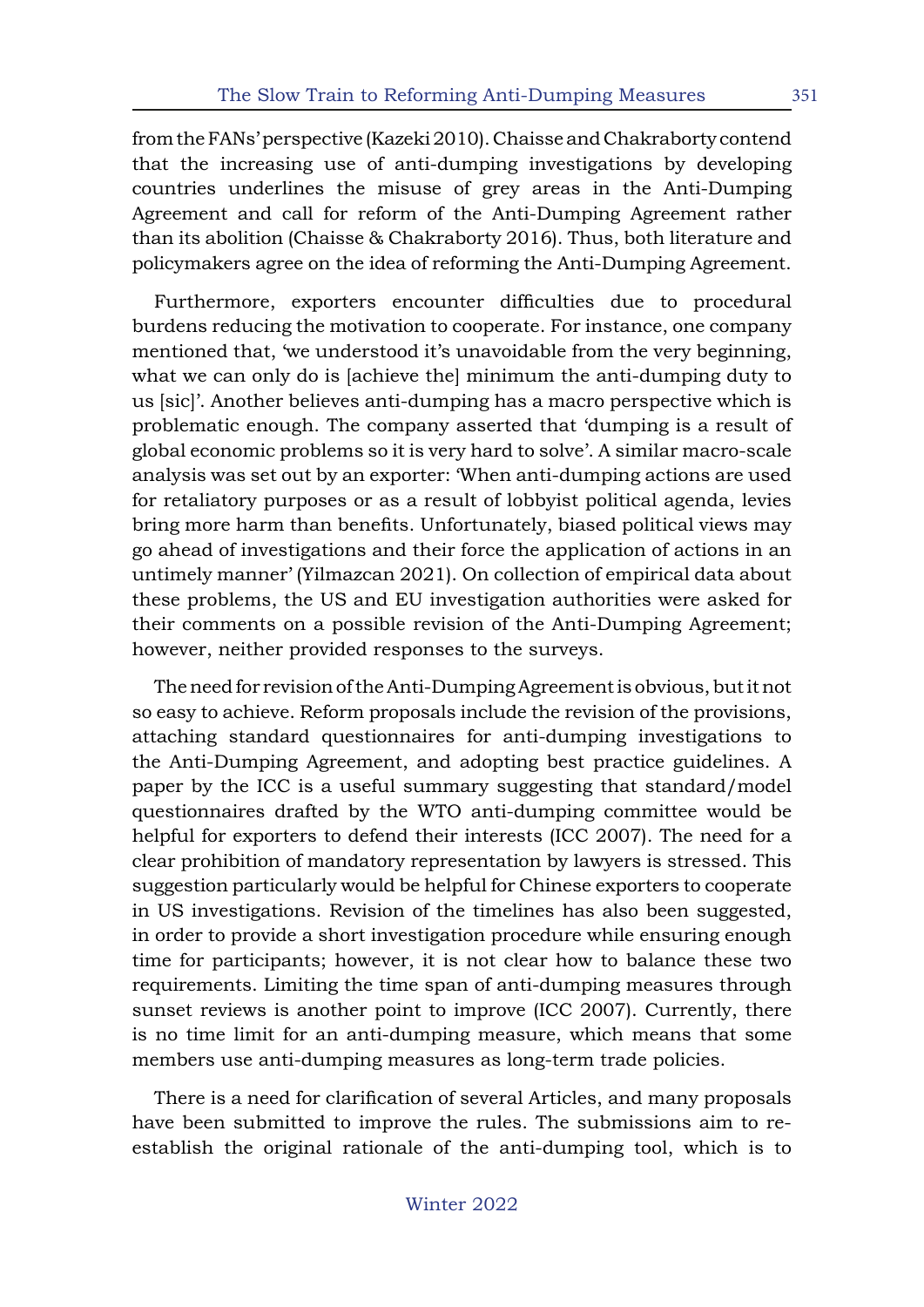provide a level playing field by prohibiting predatory pricing and price discrimination between markets (Andrews 2008: 32). On the other hand, more regulation may not limit the discretion of investigating authorities as expected, especially the facts available provisions. The current provisions are descriptive and designed in a way that investigating authorities may use the information that supports the investigation (Andrews 2008: 32). The selection of the information creates room for discretion which is an abuse of the Anti-Dumping Agreement provisions. The revision attempts should avoid the potential to abuse the rules.

To prevent abusive use, the public interest clause in the Anti-Dumping Agreement could be made mandatory (ICC 2007). This would limit the lobbying effect by businesses while supporting the interests of the consumers and other industries. Furthermore, circumvention can be defined under the Anti-Dumping Agreement to guide WTO members against fraudulent practices that avoid anti-dumping duties. Transparency, predictability and consistency are key issues supporting the better functioning of the Anti-Dumping Agreement:

The anti-dumping negotiations present a difficult challenge as WTO members will have to find a delicate balance between transparency and protecting confidentiality. Furthermore, flexibility and the desire for complete accuracy need to be balanced against practicality and the desire to reduce administrative costs and minimize the burden on companies subject to an anti-dumping investigation. ICC hopes that adoption of the above recommendations by WTO members will help achieve an appropriate balance and encourage a more harmonized, disciplined and transparent approach in the implementation of the ADA (ICC 2007).

To summarize the normative revisions on the Anti-Dumping Agreement, zeroing should be explicitly prohibited (Article 2.4.2); a public interest test should be mandatory; circumvention of anti-dumping duties should be regulated; modal/standard anti-dumping investigation questionnaires should be introduced; the additional review mechanism for transparency should be regulated; timely opportunities to access non-confidential files should be included (Article 6.4); the term 'sufficient detail' should be clarified under Article 12; clearer verification methods should be introduced under Article 6.7 and Annex I; the prohibition of back-to-back investigations under Article 5; limitation of the non-market economy methodology under Article 2.7; improving transparency in public notices under Article 12.1; and improving the disclosure requirement under Article 6.9. These revisions would strengthen the reliability of the antidumping mechanism.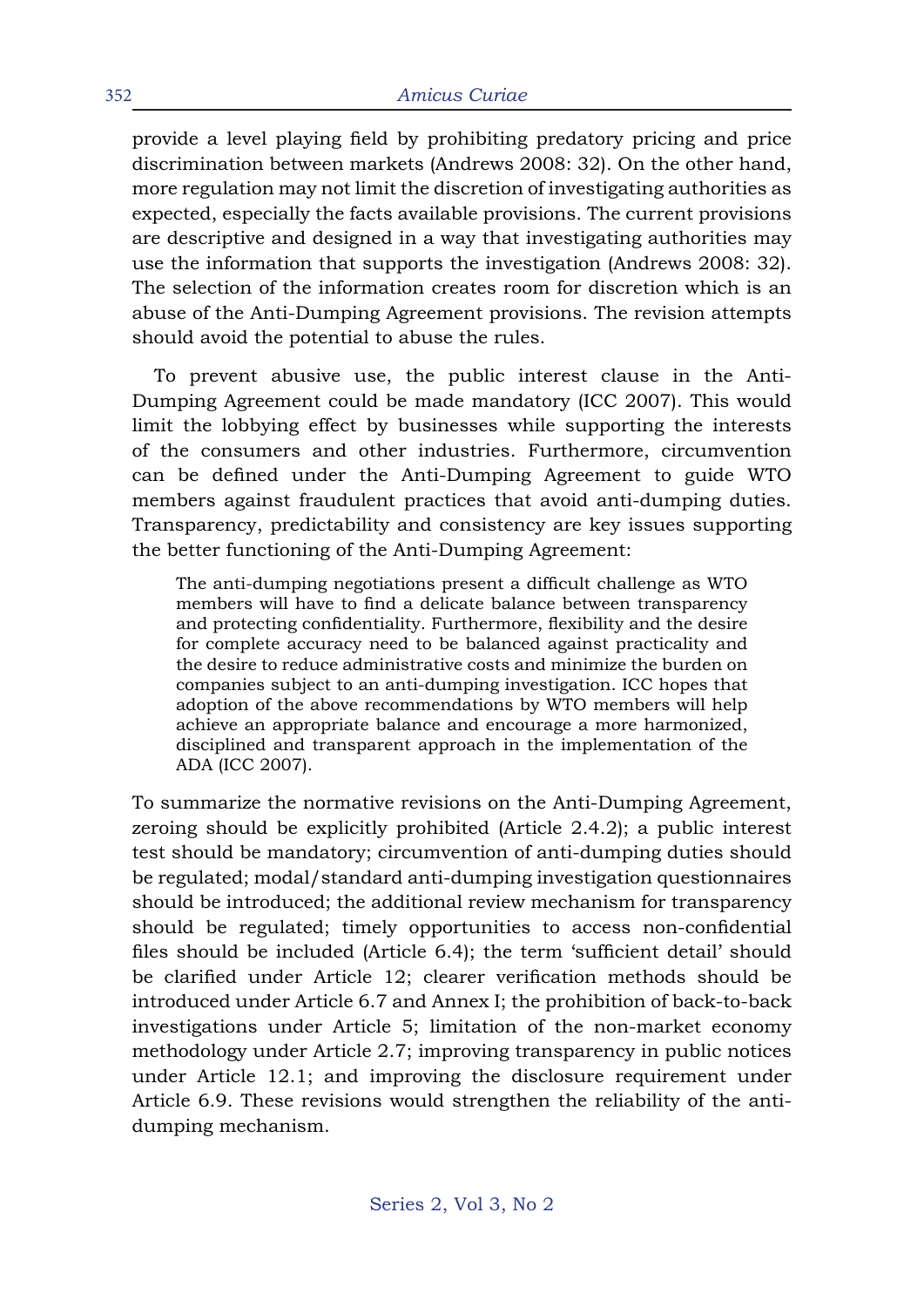# [C] PRACTICAL CONSTRAINTS ON POSSIBLE REFORMS

Certainly, the revision of the Anti-Dumping Agreement is not an easy task. Different players are trying to use the Anti-Dumping Agreement to further their interests. Also, negotiation and revision procedures are complicated and slow. Regarding the complexities of the revision, the chairperson of the Negotiating Group on Rules in 2011 urged members to adopt a pragmatic, flexible and less doctrinaire approach during the negotiations (Hartman 2013: 411-430). In doing so, there should be a balance between effectively restoring the injury caused by dumping and unduly harsh trade restriction (ICC 2007). Preserving the level playing field and avoiding too much room for discretion is a challenging task, and achieving this through negotiations at the WTO is also a distant goal. Andrews explains:

for any reform of the Anti-Dumping Agreement to be warranted, the proposed reform should help reduce the gap between the objective or goal of the Anti-Dumping Agreement and its instruments of preventing discriminatory, below cost and predatory pricing behaviour and the Agreement's actual practice (Andrews 2008: 21).

Furthermore, current US policies represent a threat to further progress in the anti-dumping negotiations. The recent policy shift of the US after 40 years, from special protection such as anti-dumping, countervailing or safeguard measures, into unilateral tariffs against China constitutes a serious threat to the rules-based WTO (Bown 2019b). The US formerly protected its domestic industries with traditional measures, such as antidumping, but Chinese subsidies and the Appellate Body's unfavourable reports triggered the US Government to take actions that led to a crisis with China and the WTO (Bown 2019b). On bilateral trade, the US has increased tariffs since 2018, resulting in retaliation from China. Countries using escalating tariffs in a retaliatory manner in a trade war, rather than using other negotiation mechanisms, have been shown empirically to be harming their economies (Fetzer & Schwarz 2019). On the WTO side, the US blocked the appointment of new Appellate Body members, which paralysed the appealing body of the dispute settlement mechanism (Hillmann 2019). The first blockade was against the reappointment of the Korean Appellate Body member in 2016 (Bacchus 2018). The US accuses the WTO's Appellate Body of judicial overreach, especially regarding several reports finding that the zeroing practice violates the Anti-Dumping Agreement (Petersmann 2018: 185). This move has been criticized, as the system may return to the pre-GATT94 era (Bown 2019a: 21).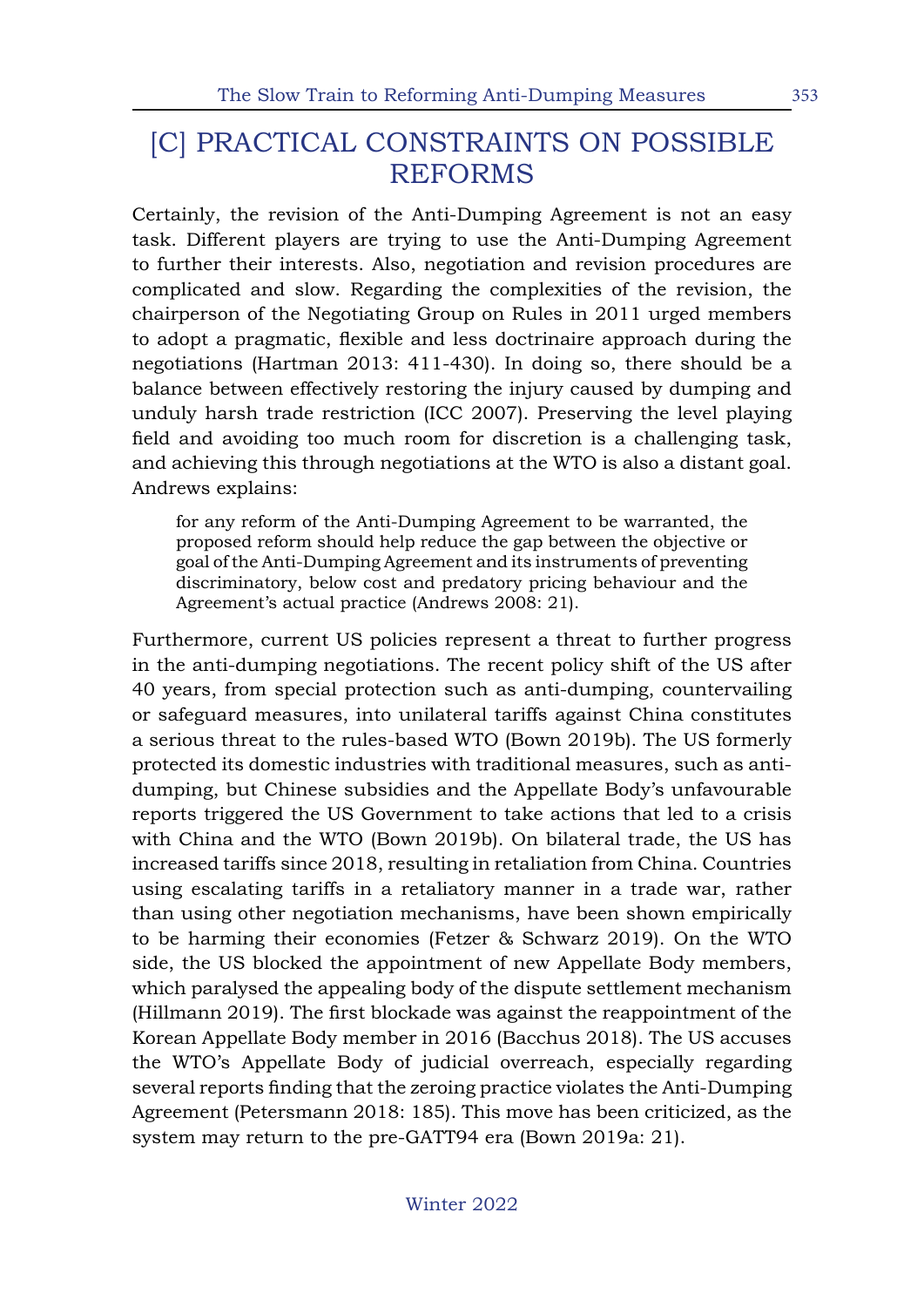Regarding the reforms of the dispute settlement mechanism, Hoekman and Mavroidis classify negotiators into four types. The hawks are the US, requesting a severe modification of the current system, especially on deadlines or the elimination of the formation of panels (Hoekman & Mavroidis 2019: 5). The US proposals are triggered by the lobbies, such as steel, seeking more protectionism (Panezi 2016: 5). Therefore, the US proposals are not aimed at promoting the predictability or objectivity of the WTO (Panezi 2016: 5). The doves, Japan and Korea, do not seek to change what was accomplished with the GATT (Hoekman & Mavroidis 2019: 5). Hawkish doves, like Australia and Canada, follow the US to some extent. The dovish hawk, the EU, currently plays an objective mediator role, aiming to sustain the rules-based system in favour of both developed and developing countries (Hoekman & Mavroidis 2019: 5). The EU's constructive role in the rules-based system can also be traced to the proposed initiative interim appeal arrangement for WTO disputes after the US blockade of the Appellate Body.

Ensuring an objective and fair revision of the Anti-Dumping Agreement also depends on other areas, such as the dispute settlement mechanism, Agreement on Subsidies and Countervailing Measures and even GATT94 as a whole. Furthermore, WTO members take different positions regarding these issues. The same challenges existed before GATT47 and GATT94, so multilateral compromise is needed again to gain the advantages of free and fair trade.

Another major limitation to revising the Anti-Dumping Agreement are the problems faced during negotiations. Unlike the Bali and Nairobi Ministerial Conferences, Buenos Aires did not result in any commitment (Wróbel 2020: 161-175). Several factors can be linked to this dysfunctionality, such as developments in international trade, and the shift in the balance of power in global trading (Wróbel 2020: 161- 175). One year after Buenos Aires, the US–China trade war broke out. In 2020, the WTO faced a serious crisis due to the US blockade of Appellate Body members and the stepping down of the Director-General.

In this context, serious challenges lie ahead for the reform of the WTO and the Anti-Dumping Agreement. There are polarized views about how to reform the Anti-Dumping Agreement. US foreign trade policy is the greatest threat to clear and more transparent rules in the Anti-Dumping Agreement. The selection of the new Director General of the WTO and a new US President might give a fresh impetus to trade liberalization. Also, China announced that its subsidies to the steel sector have been reduced (Tan & Ors. 2021). China is also purchasing US goods, as agreed in 2020,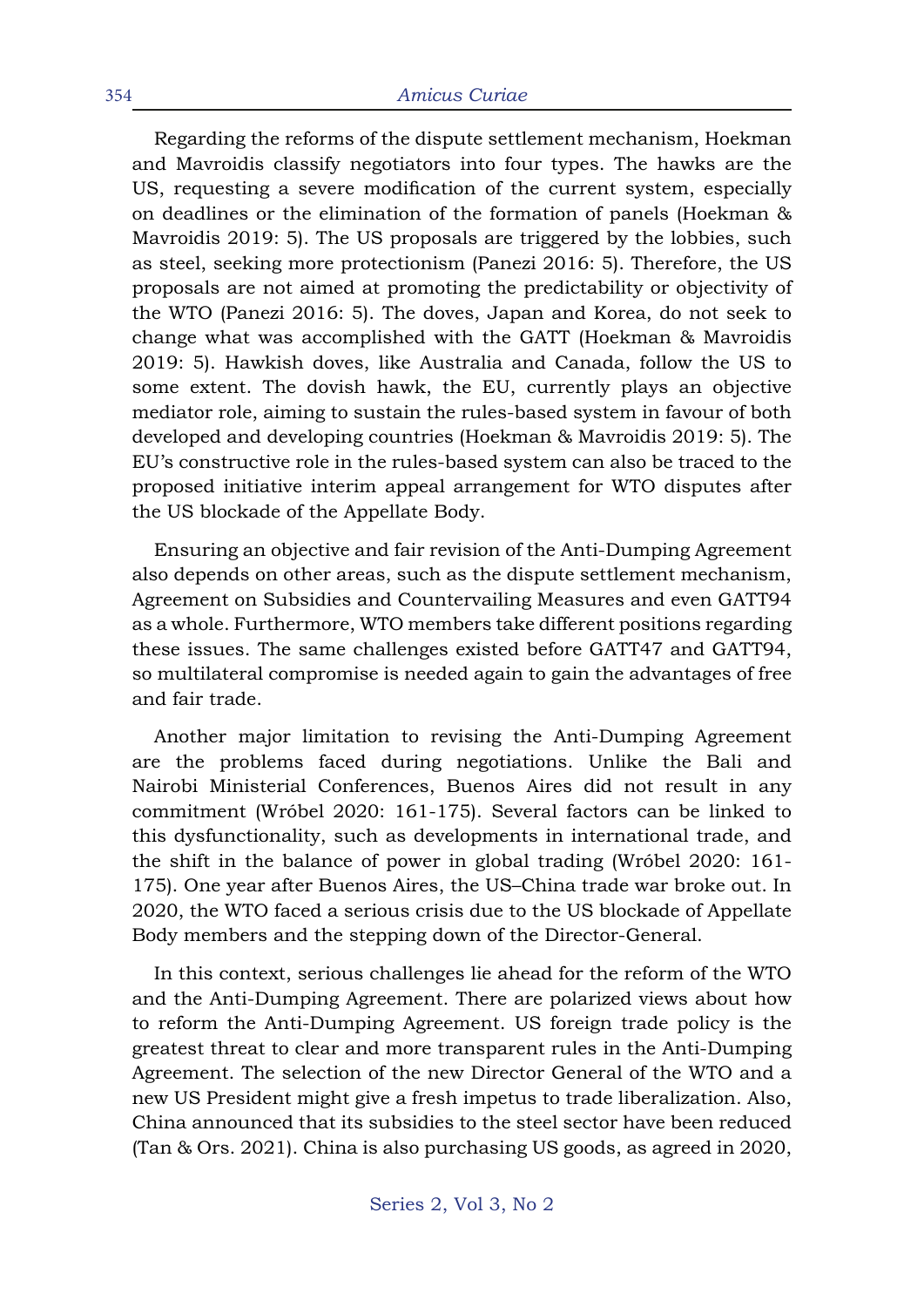during the trade war (Bown 2021). These developments should help reduce the rivalry between top economies and ease the tension at the WTO level. Perhaps it should once more be acknowledged by all WTO members that the rules-based system provides a greater benefit to the global economy than do power-based trade policies. At this point, changing the approach to negotiations is essential. Rather than discussing both the substantive and procedural rules of the Anti-Dumping Agreement, perhaps it would be more practical to focus first on procedural rules. Improved procedural rules would limit room for discretion and reduce the number of disputes. Furthermore, other suggestions need to be considered that do not require a revision of the Anti-Dumping Agreement.

# [D] CONCLUSIONS

This article has examined the ongoing negotiations on the Anti-Dumping Agreement through the Negotiating Group on Rules. The negotiations on anti-dumping started in 2002 with the mandate to establish the Negotiating Group on Rules. Three main groups have different interests and take different positions in the Anti-Dumping Agreement negotiations. FANs push for transparency and more regulation. The second group of developed members tries to protect existing rules so that the investigating authorities can enjoy more discretion. The third group consists of several members that echo developing country concerns. Thus, even though there are some particularly useful suggestions for improving the Anti-Dumping Agreement and addressing procedural problems, due to the multipolar positioning of members, meaningful revision may not be possible in the short term. Furthermore, the Ministerial Conference in Buenos Aires was not successful and, afterwards, the rules-based system of the WTO was damaged by US foreign trade policies, which include the trade war with China and the blocking of appointments of Appellate Body members. Revision of the Anti-Dumping Agreement is the best solution to avoid the misuse of anti-dumping investigations. However, due to the malfunctioning of the WTO negotiations, this does not seem to be achievable in the short term. The main players in global trade, notably the US and China, have opposing views on issues such as the zeroing methodology.

Zeroing is the key issue to be solved, as it is behind most of the disputes between WTO members. It is a procedural issue with substantive effects because it has a huge impact on the level of anti-dumping duty. The EU could play a balancing role in the case of zeroing. Although it opposed an explicit prohibition of zeroing during the negotiations of the Uruguay Round, after losing two disputes, the EU stopped practising zeroing in its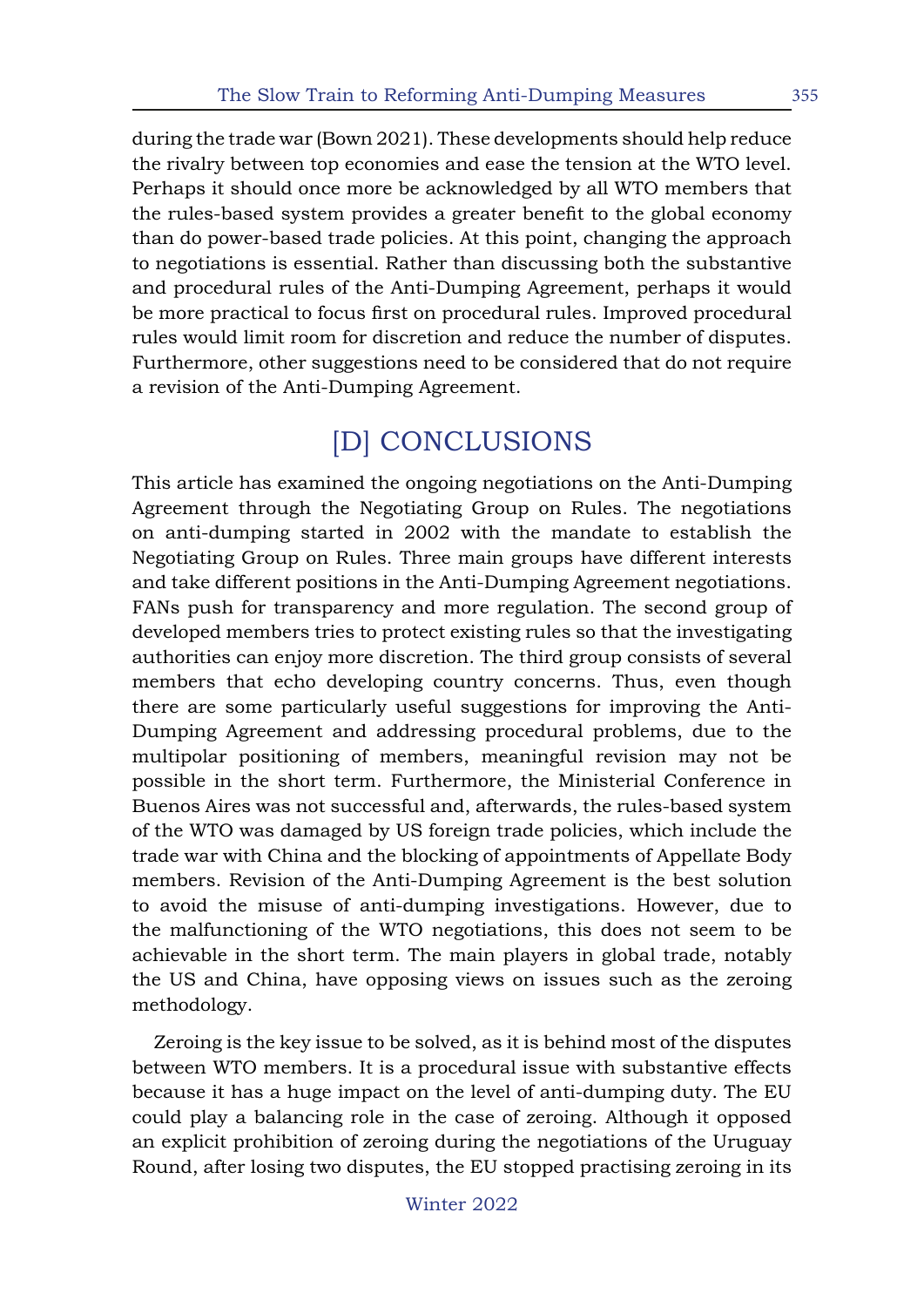anti-dumping investigations (Hoekman & Mavroidis 2019). The EU has also taken a constructive role in trying to solve the Appellate Body crisis (Sharma 2020: 239-254). Therefore, currently, the EU is the most suitable candidate to negotiate between the US and China in order to protect the rules-based system of the WTO and reduce tension. Considering the consistent rulings of the Appellate Body and Panels, it is more acceptable to prohibit zeroing in line with the fair comparison requirement of the Anti-Dumping Agreement. As fair comparison is a general principle, a revision of the Anti-Dumping Agreement should consider previous interpretations by the Appellate Body and Panels as guidance and prohibit zeroing. Consequently, other revisions to promote transparency and objectivity would follow. While this would be an ideal solution for the most litigated topic under WTO adjudication, it is unlikely to happen soon. Therefore, more practical solutions are needed.

#### *About the Author*

*Abdulkadir Yilmazcan holds a PhD from the University of Hong Kong, Faculty of Law. He is a former Trade Official of Turkey. He is currently working as a legal compliance expert at the largest defence company of Turkey. His research area is international trade law specializing in the WTO and maritime law. He obtained his first LLM degree on International Trade Law with a distinction from the University of Sussex, as a Jean Monnet Scholar. He obtained his second master's degree in maritime law from Ankara University.* 

*Email:* [kadir@connect.hku.hk](mailto:kadir%40connect.hku.hk?subject=)*.*

## References Cited

- Andrews, Michael (2008) 'The Facts Available on "Facts Available": An Analysis of Article 6.8 and Annex II of the WTO Anti-Dumping Agreement' 6(2) *New Zealand Journal of Public and International Law*  11-42.
- Bacchus, James (2018) 'Might Unmakes Right. The American Assault on the Rule of Law in World Trade' Centre for International Governance Innovation CIGI Papers No 173.
- Bown, Chad P (2019a) 'The 2018 Trade War and the End of Dispute Settlement as We Knew It' in Meredith A Crowley (ed) *Trade War: The Clash of Economic Systems Endangering Global Prosperity* London: Centre for Economic Policy Research 21-32.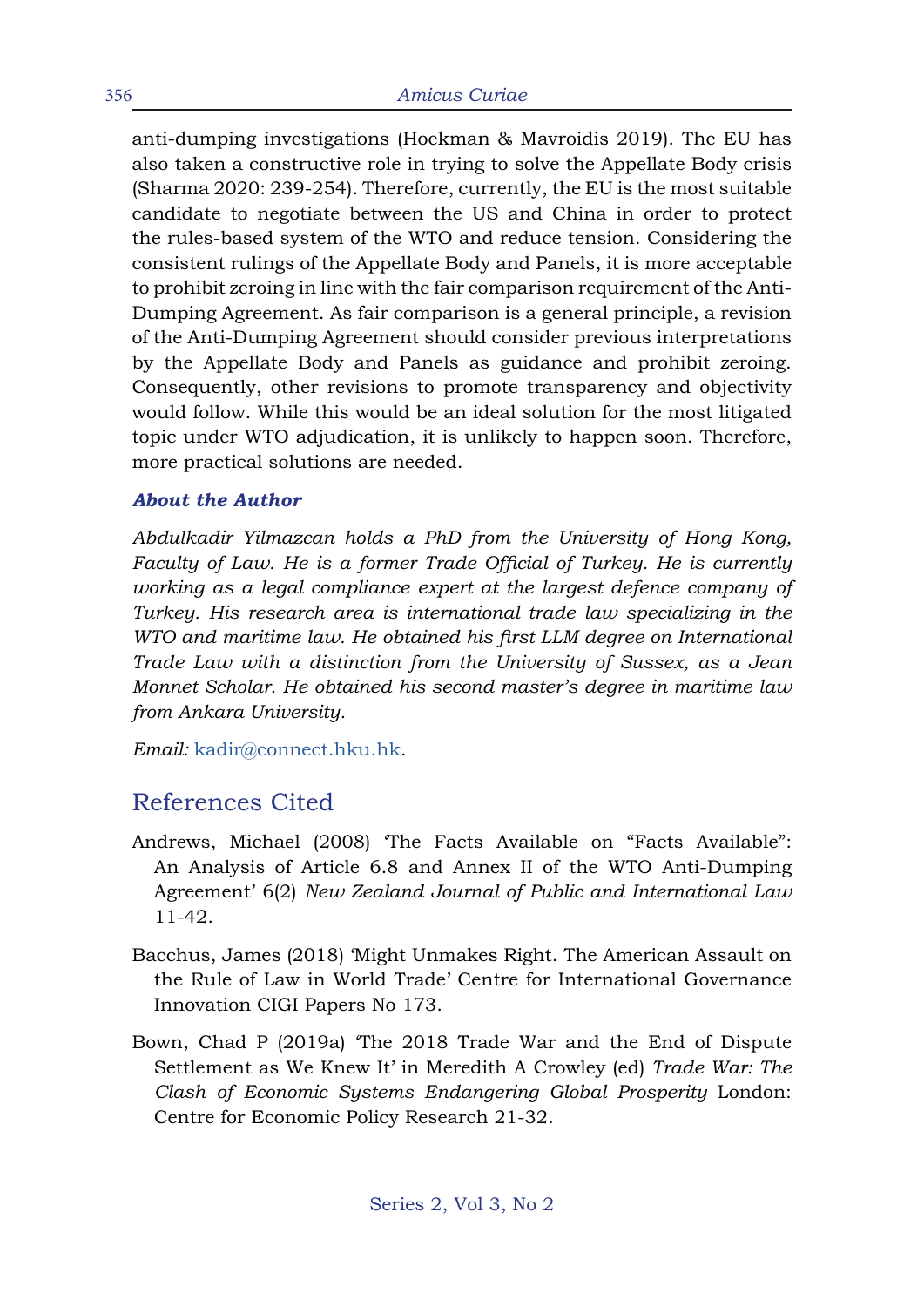- Bown, Chad P (2019b) 'The 2018 US-China Trade Conflict after 40 Years of Special Protection' 12(2) *China Economic Journal* 109-136.
- Bown, Chad P (2021) '[US–China Phase One Tracker: China's Purchases](https://www.piie.com/research/piie-charts/us-china-phase-one-tracker-chinas-purchases-us-goods) [of US Goods](https://www.piie.com/research/piie-charts/us-china-phase-one-tracker-chinas-purchases-us-goods)'.
- Chaisse, Julien & Debashis Chakraborty (2016) 'Normative Obsolescence of the WTO Anti-Dumping Agreement—Topography of the Global Use and Misuse of Initiations and Measures' 6(2) *Asian Journal of International Law* 233-263.
- Cho, Sungjoon (2012) ['No More Zeroing?: The United States Changes](http://works.bepress.com/sungjoon_cho/116/) [its Antidumping Policy to Comply with the WTO](http://works.bepress.com/sungjoon_cho/116/)' *American Society of International Law*.
- Choi, Won-mog (2007) 'People's Republic of China's Proposals for Antidumping in WTO/DDA Rules Negotiations' 2 *Asian Journal WTO and International Health Law & Policy* 25-64.
- Erin, Hannah, James Scott & Rorden Wilkinson (2018) 'The WTO in Buenos Aires: The Outcome and its Significance for the Future of the Multilateral Trading System' 41(10) *The World Economy* 2578-2598.
- European Commission (2018) '[European Commission Presents](http://trade.ec.europa.eu/doclib/press/index.cfm?id=1908) [Comprehensive Approach for the Modernisation of the World Trade](http://trade.ec.europa.eu/doclib/press/index.cfm?id=1908) [Organization'](http://trade.ec.europa.eu/doclib/press/index.cfm?id=1908).
- Fetzer, Thiemo & Carlo Schwarz (2019) ['Tariffs and Politics: Evidence](https://ssrn.com/abstract=3354445) [from Trump's Trade Wars'](https://ssrn.com/abstract=3354445).
- Gambardella, Maurizio (2011) 'Transparency in EU Antidumping Investigations: The European Ombudsman Perspective' 6(3) *Global Trade and Customs Journal* 157–163.
- Hambrey Consulting (2010) '[An Introduction to Anti-Dumping Law of EU](https://zdocs.pub/doc/ad-course-handbook-eng-jo1nykvxen6l) [and US as It Applies to Seafood'](https://zdocs.pub/doc/ad-course-handbook-eng-jo1nykvxen6l).
- Hartman, Stephen W (2013) 'The WTO, the Doha Round Impasse, PTAs, and FTAs/RTAs.' 27(5) *International Trade Journal* 411-430.
- Hillman, Jennifer (2019) ['Three Approaches to Fixing the World Trade](https://www.law.georgetown.edu/wp-content/uploads/2018/12/Hillman-Good-Bad-Ugly-Fix-to-WTO-AB.pdf) [Organization's Appellate Body: The Good, the Bad, and the Ugly](https://www.law.georgetown.edu/wp-content/uploads/2018/12/Hillman-Good-Bad-Ugly-Fix-to-WTO-AB.pdf)' IIEL Issue Briefs.
- Hoekman, Bernard & Petros C Mavroidis (2019) 'Burning Down the House? The Appellate Body in the Centre of the WTO Crisis' Research Paper No RSCAS 56 Fiesole: Robert Schuman Centre for Advanced Studies.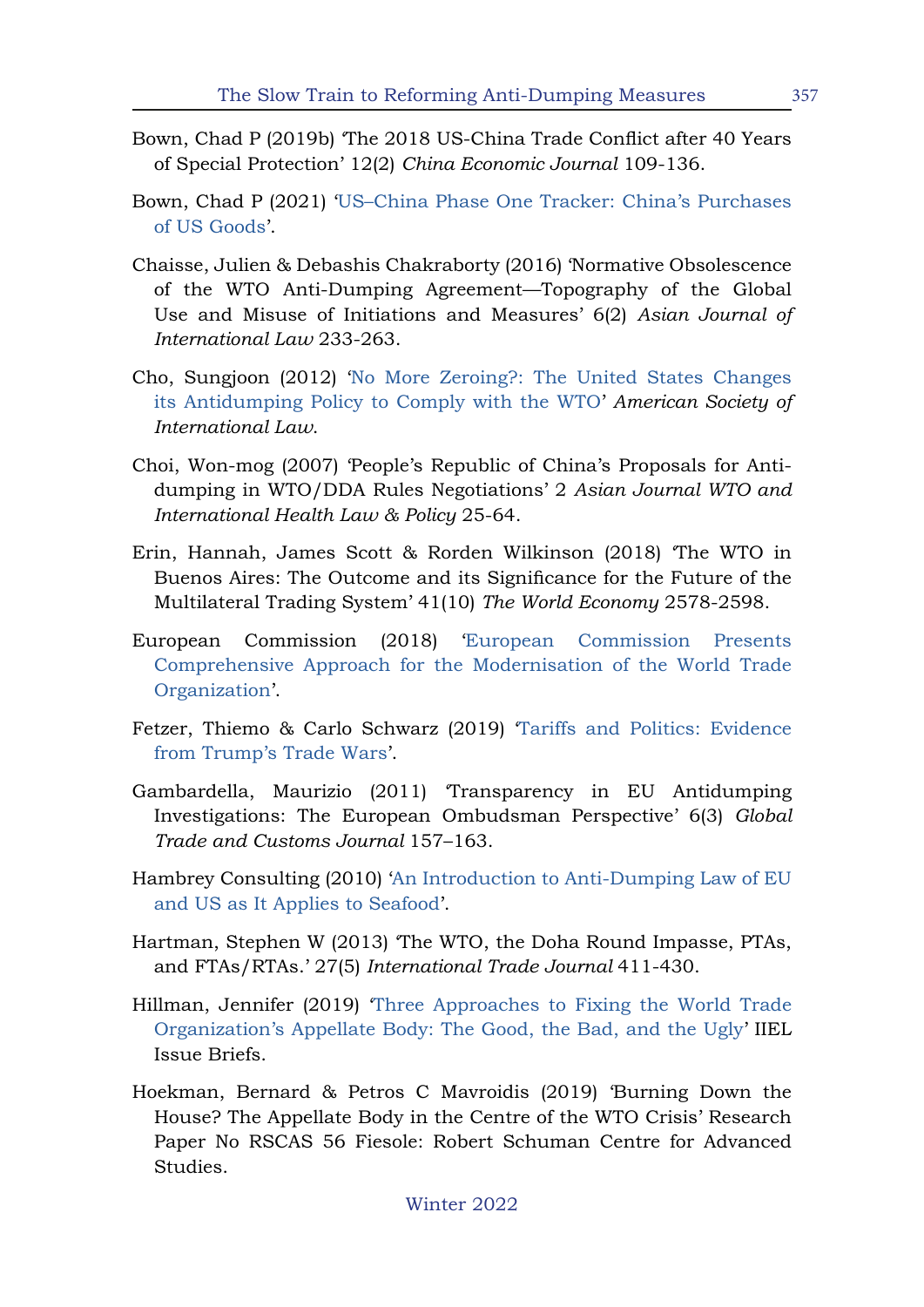- Horlick, Gary & Edwin Vermulst (2005) 'The 10 Major Problems with the Anti-dumping Instrument: An Attempt at Synthesis' 39(1) *Journal of World Trade* 67.
- International Chamber of Commerce (2007) '[Anti-dumping in the Doha](https://iccwbo.org/publication/anti-dumping-in-the-doha-development-agenda) [Development Agenda](https://iccwbo.org/publication/anti-dumping-in-the-doha-development-agenda)'.
- Kazeki, Jun (2010) 'Anti-dumping Negotiations under the WTO and FANs' 44(5) *Journal of World Trade* 931-965.
- Liu, Hongsong (2014) 'China's Proposing Behavior in Global Governance: The Cases of the WTO Doha Round Negotiation and G-20 Process' 57 *Revista Brasileira de Política Internacional* 121-137.
- Lu, Yi (2015), 'Exploring Aggressive Legalism: Is Now a Good Time to Promote this Approach in Greater Asia?' 6(1) *Asian Journal of Law and Economics* 85-123.
- Martin, Antonie & Bryan Mercurio (2017) 'Doha Dead and Buried in Nairobi: Lessons for the WTO' 16(1) *Journal of International Trade Law and Policy* 49-66.
- Mavroidis, Petros C & Thomas J Prusa (2018) 'Die Another Day: Zeroing in on Targeted Dumping: Did the AB Hit the Mark in *US–Washing Machines*?' 17(2) *World Trade Review* 239-264.
- Panezi, Maria (2016) 'The WTO and the Spaghetti Bowl of Free Trade Agreements: Four Proposals for Moving Forward' *CIGI Policy Brief*  Waterloo, Canada: Centre for International Governance Innovation.
- Petersmann, Ernst-Ulrich (2018) 'The 2018 Trade Wars as a Threat to the World Trading System and Constitutional Democracies' 10 *Trade Law and Development* 179-[iv].
- Qin, Julia Ya (2008) 'China, India, and the Law of the World Trade Organization' 3(1) *Asian Journal of Comparative Law* 1-43.
- Schott Jeffrey J & Euijin Jung (2019) *[The WTO's Existential Crisis: How](https://www.piie.com/sites/default/files/documents/pb19-19.pdf) [to Salvage its Ability to Settle Trade Disputes](https://www.piie.com/sites/default/files/documents/pb19-19.pdf)* No PB19-19 Washington DC: Peterson Institute for International Economics.
- Sharma, Rajesh (2020) 'WTO Appellate Body at Cross Roads: Options and Alternatives' in Chang-fa Lo, Junji Nakagawa & Tsai-fang Chen (eds) *The Appellate Body of the WTO and its Reform* Singapore: Springer.
- Tan, Keith & Ors (2021) ['China Removes VAT Rebate on Steel Exports,](https://www.spglobal.com/platts/en/market-insights/latest-news/metals/042821-china-removes-vat-rebate-on-steel-exports-cuts-tax-on-raw-material-imports-to-zero) [Cuts Tax on Raw Material Imports to Zero'](https://www.spglobal.com/platts/en/market-insights/latest-news/metals/042821-china-removes-vat-rebate-on-steel-exports-cuts-tax-on-raw-material-imports-to-zero) S&P Global.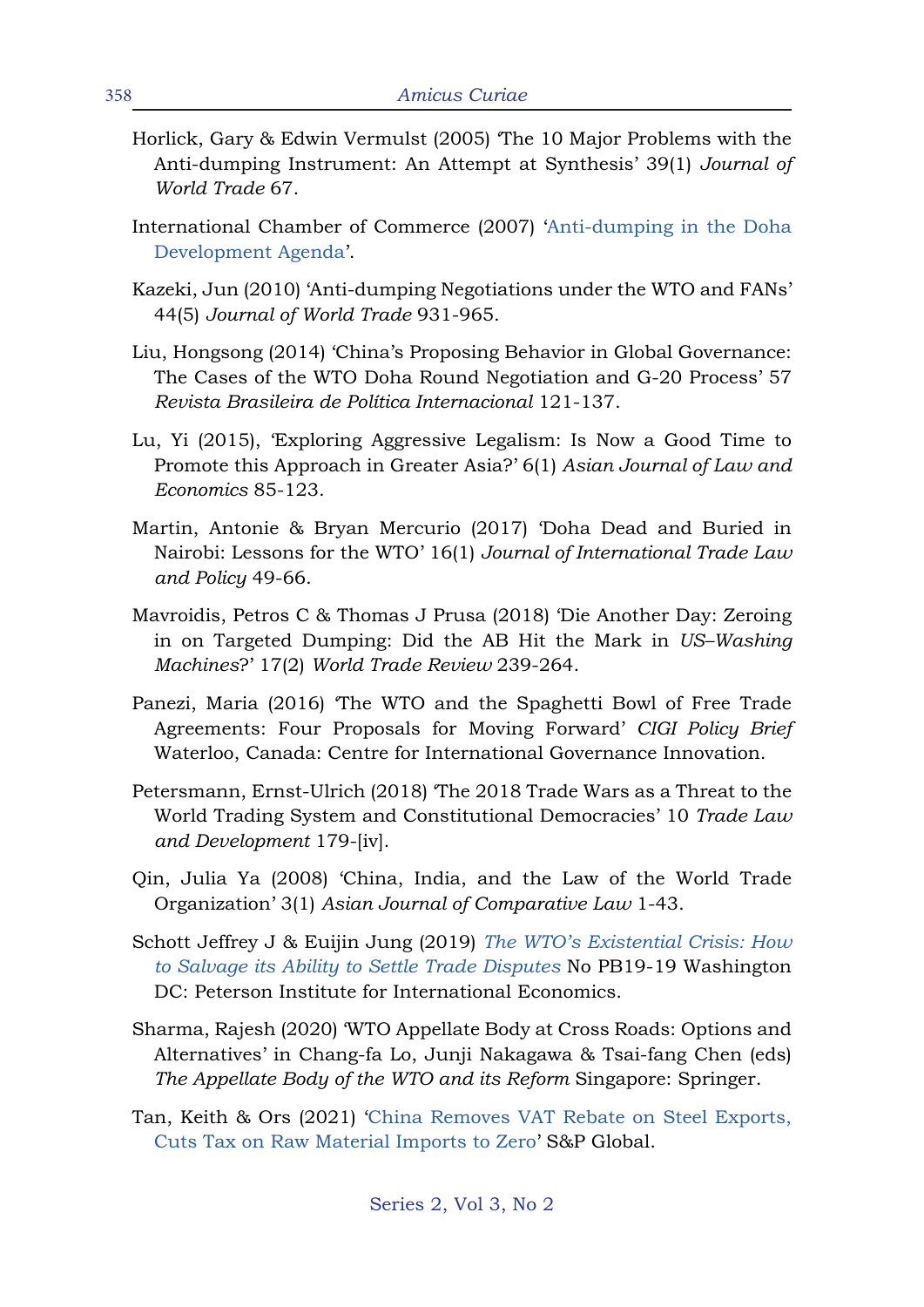- World Trade Organization (2015) ['FANs Push Transparency, Due Process,](https://www.wto.org/english/news_e/news15_e/rule_25jun15_e.htm) [but Members Reluctant to Engage in Rules Negotiations'](https://www.wto.org/english/news_e/news15_e/rule_25jun15_e.htm).
- Wróbel, Anna (2020) 'The Functionality and Dysfunctionality of Global Trade Governance: The European Union Perspective' in Marek Rewizorski, Karina Jędrzejowska & Anna Wróbel (eds) *The Future of Global Economic Governance* Cham: Springer.
- Yan, Shi (2019) 'The EU's Push for WTO Reform: Proposals, Paths and Impacts' 76 *China International Studies* 60-80.
- Yilmazcan, Abdulkadir (2021) *Improving Procedural Justice in Anti-Dumping Investigations: Lessons from The US and EU Practices Against China* unpublished PhD Thesis, University of Hong Kong.

### Legislation and Normative Documents Cited

Agreement on Implementation of Article VI of the General Agreement on Tariffs and Trade 1994 (Anti-Dumping Agreement)

Negotiating Group on Rules 2002 TN/RL/W/4 Negotiating Group on Rules 2002 TN/RL/W/6 Negotiating Group on Rules 2002 TN/RL/W/10 Negotiating Group on Rules 2002 TN/RL/W/13 Negotiating Group on Rules 2002 TN/RL/W/29 Negotiating Group on Rules 2002 TN/RL/W/35 Negotiating Group on Rules 2003 TN/RL/GEN/87 Negotiating Group on Rules 2003 TN/RL/W/43 Negotiating Group on Rules 2003 TN/RL/W/47 Negotiating Group on Rules 2003 TN/RL/W/66 Negotiating Group on Rules 2003 TN/RL/W/138 Negotiating Group on Rules 2005 TN/RL/GEN/44 Negotiating Group on Rules 2005 TN/RL/GEN/76 Negotiating Group on Rules 2005 TN/RL/W/171 Negotiating Group on Rules 2005 TN/RL/W/174/Rev.1 Negotiating Group on Rules 2005 TN/RL/W/194